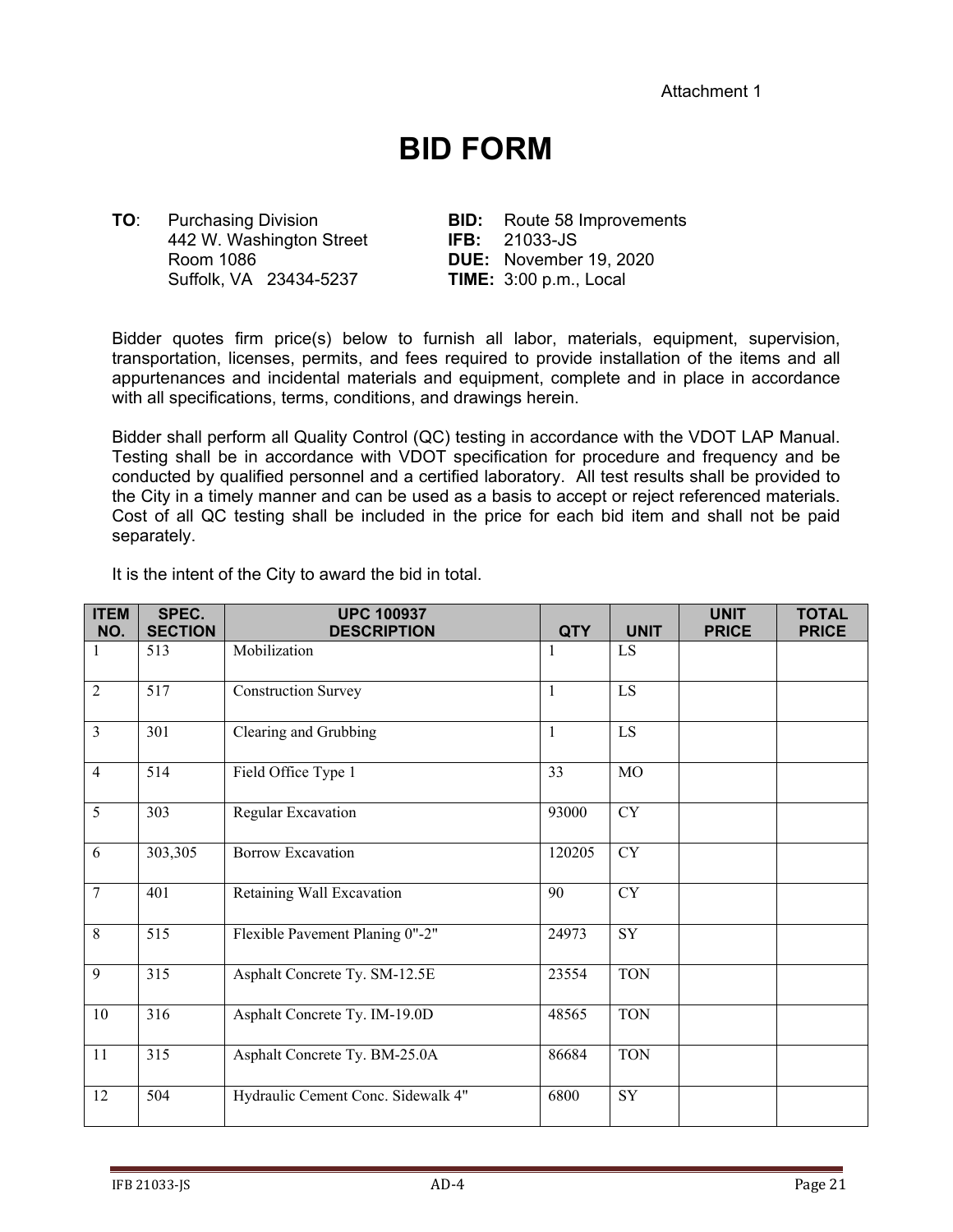| <b>ITEM</b>     | SPEC.            | <b>UPC 100937</b>                     |                |                        | <b>UNIT</b>  | <b>TOTAL</b> |
|-----------------|------------------|---------------------------------------|----------------|------------------------|--------------|--------------|
| NO.             | <b>SECTION</b>   | <b>DESCRIPTION</b>                    | <b>QTY</b>     | <b>UNIT</b>            | <b>PRICE</b> | <b>PRICE</b> |
| 13              | 504              | Hydraulic Cement Conc. Sidewalk 7"    | 925            | SY                     |              |              |
| 14              | 305              | Geotextile Subgrade Stabilization     | 119430         | $\overline{SY}$        |              |              |
| 15              | <b>ATTD</b>      | Crusher Run Aggr. No. 25 or 26        | 1245           | <b>TON</b>             |              |              |
| 16              | 316              | Concrete Entrance Pave. 7"            | 421            | SY                     |              |              |
| 17              | 308,309          | Aggr. Base Matl. Ty. I No. 21A OR 21B | 57746          | <b>TON</b>             |              |              |
| $18\,$          | 502              | Std. Curb CG-2                        | 3610           | $\rm LF$               |              |              |
| 19              | $\overline{502}$ | Radial Curb CG-2                      | 170            | $\rm LF$               |              |              |
| $\overline{20}$ | 502              | Std. Curb CG-3                        | 19995          | LF                     |              |              |
| 21              | 502              | Radial Curb CG-3                      | 6342           | $\rm LF$               |              |              |
| 22              | 502              | Std. Comb. Curb & Gutter CG-6         | 3055           | $\rm LF$               |              |              |
| 23              | 502              | Rad. Comb. Curb & Gutter CG-6         | 658            | $\rm LF$               |              |              |
| 24              | 502              | Std. Comb. Curb & Gutter CG-7         | 19673          | $\rm LF$               |              |              |
| 25              | $\overline{502}$ | Rad. Comb. Curb & Gutter CG-7         | 9113           | $\rm LF$               |              |              |
| $\overline{26}$ | 502              | Entrance Gutter CG-9D                 | 1945           | $\overline{\text{SY}}$ |              |              |
| 27              | 502              | <b>Entrance Gutter CG-13</b>          | 1556           | ${\rm SY}$             |              |              |
| $28\,$          | 504              | CG-12 Detectable Warning Surface      | 257            | SY                     |              |              |
| $29\,$          | 502              | Median Strip MS-1                     | 491            | SY                     |              |              |
| 30              | 505              | Guardrail GR-MGS1                     | 270            | $\rm LF$               |              |              |
| 31              | 505              | Guardrail GR-MGS2                     | $\overline{2}$ | EA                     |              |              |
| 32              | 505              | Guardrail GR-MGS3                     | $\overline{2}$ | EA                     |              |              |
| 33              | 505              | Guardrail GR-2                        | 13             | $\rm LF$               |              |              |
| 34              | 505              | Guardrail GR-9                        | $\mathbf{1}$   | EA                     |              |              |
| 35              | 505              | Guardrail GR-11                       | $\mathbf{1}$   | $\rm EA$               |              |              |
| 36              | 505              | Fixed Object Attach, GR-FOA-2 TY. 1   | $\mathbf{1}$   | EA                     |              |              |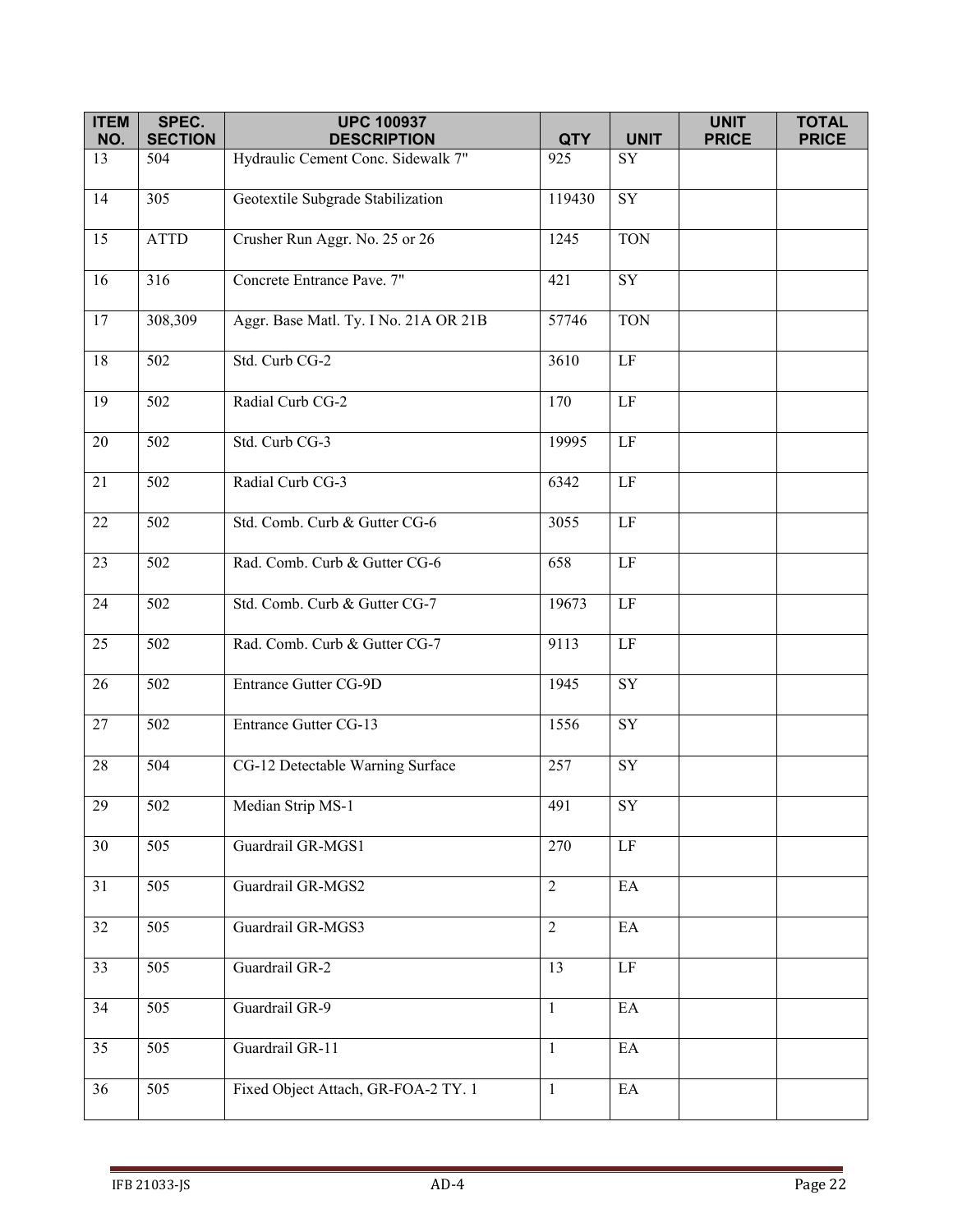| <b>ITEM</b><br>NO. | SPEC.<br><b>SECTION</b> | <b>UPC 100937</b><br><b>DESCRIPTION</b> | <b>QTY</b>     | <b>UNIT</b>                | <b>UNIT</b><br><b>PRICE</b> | <b>TOTAL</b><br><b>PRICE</b> |
|--------------------|-------------------------|-----------------------------------------|----------------|----------------------------|-----------------------------|------------------------------|
| 37                 | 505                     | Fixed Object Attach, GR-FOA-2 TY. 2     | 1              | EA                         |                             |                              |
| 38                 | 506                     | Retaining Wall RW-3                     | 15             | <b>CY</b>                  |                             |                              |
| 39                 | 302                     | 12" Conc. Pipe                          | 74             | $\rm LF$                   |                             |                              |
| 40                 | 302                     | 15" Conc. Pipe                          | 8423           | $\rm LF$                   |                             |                              |
| 41                 | 302                     | 18" Conc. Pipe                          | 3581           | LF                         |                             |                              |
| 42                 | 302                     | 24" Conc. Pipe                          | 6029           | $\rm LF$                   |                             |                              |
| 43                 | 302                     | 30" Conc. Pipe                          | 6629           | $\rm LF$                   |                             |                              |
| 44                 | $\overline{302}$        | 36" Conc. Pipe                          | 1659           | LF                         |                             |                              |
| $\overline{45}$    | $\overline{302}$        | 42" Conc. Pipe                          | 868            | LF                         |                             |                              |
| 46                 | 302                     | 48" Conc. Pipe                          | 363            | $\rm LF$                   |                             |                              |
| 47                 | 302                     | 30" x 19" Elliptical Conc. Pipe         | 104            | LF                         |                             |                              |
| 48                 | 320                     | 42" x 27" Elliptical Conc. Pipe         | 188            | LF                         |                             |                              |
| 49                 | 302                     | 45" x 29" Elliptical Conc. Pipe         | 50             | $\rm LF$                   |                             |                              |
| 50                 | 302                     | 12" End Section ES-1                    | $\overline{3}$ | EA                         |                             |                              |
| 51                 | 302                     | 15" End Section ES-1                    | 17             | EA                         |                             |                              |
| 52                 | 302                     | 18" End Section ES-1                    | 6              | EA                         |                             |                              |
| 53                 | 302                     | 24" End Section ES-1                    | 6              | EA                         |                             |                              |
| 54                 | 302                     | 30" End Section ES-1                    | $\overline{2}$ | EA                         |                             |                              |
| 55                 | 302                     | 36" End Section ES-1                    | $\overline{3}$ | $\rm EA$                   |                             |                              |
| $\overline{56}$    | 302                     | 42" End Section ES-1                    | 2              | $\rm EA$                   |                             |                              |
| 57                 | 302                     | 48" End Section ES-1                    | $\overline{2}$ | $\mathop{\rm EA}\nolimits$ |                             |                              |
| 58                 | 302                     | 30" x 19" End Section ES-1A             | $\mathbf{1}$   | EA                         |                             |                              |
| 59                 | 302                     | 42" x 27" End Section ES-1A             | $\mathbf{1}$   | EA                         |                             |                              |
| 60                 | $\overline{302}$        | 45" x 29" End Section ES-1A             | $\mathbf{1}$   | $\mathop{\rm EA}\nolimits$ |                             |                              |
| 61                 | 303                     | Minor Structure Excavation              | 1353           | $\overline{CY}$            |                             |                              |
| 62                 | 302                     | Drop Inlet DI-1                         | 6              | EA                         |                             |                              |
| $\overline{63}$    | 302                     | Drop Inlet DI-2A, L=3.5'                | $\overline{2}$ | $\mathop{\rm EA}\nolimits$ |                             |                              |
| 64                 | 302                     | Drop Inlet DI-2B, L=4'                  | 9              | EA                         |                             |                              |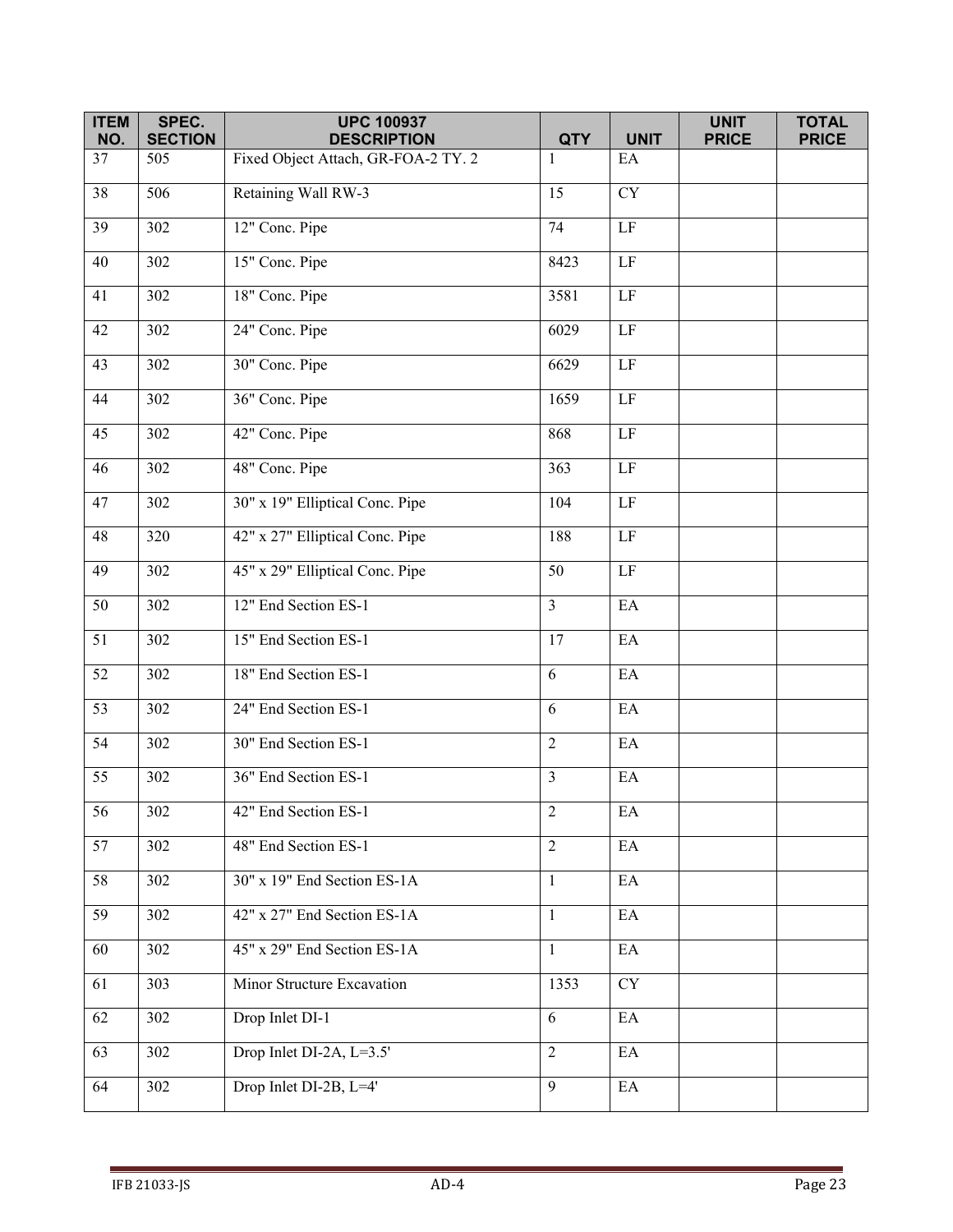| <b>ITEM</b><br>NO. | SPEC.<br><b>SECTION</b> | <b>UPC 100937</b><br><b>DESCRIPTION</b> | <b>QTY</b>     | <b>UNIT</b>                | <b>UNIT</b><br><b>PRICE</b> | <b>TOTAL</b><br><b>PRICE</b> |
|--------------------|-------------------------|-----------------------------------------|----------------|----------------------------|-----------------------------|------------------------------|
| 65                 | 302                     | Drop Inlet DI-2B, L=6'                  | 7              | EA                         |                             |                              |
| $\overline{66}$    | 302                     | Drop Inlet DI-2B, L=8'                  | $\mathbf{1}$   | $\mathop{\rm EA}\nolimits$ |                             |                              |
|                    |                         |                                         |                |                            |                             |                              |
| 67                 | 302                     | Drop Inlet DI-2B, L=14'                 | $\mathbf{1}$   | $\mathop{\rm EA}\nolimits$ |                             |                              |
| 68                 | 302                     | Drop Inlet DI-2BB, L=4'                 | $\overline{3}$ | EA                         |                             |                              |
| 69                 | 302                     | Drop Inlet DI-2BB, L=6'                 | $\mathbf{1}$   | $\mathop{\rm EA}\nolimits$ |                             |                              |
| $70\,$             | 302                     | Drop Inlet DI-2BB, L=8'                 | $\mathbf{1}$   | $\mathop{\rm EA}\nolimits$ |                             |                              |
| 71                 | 302                     | Drop Inlet DI-2C, L=6'                  | $\mathbf{1}$   | EA                         |                             |                              |
| $\overline{72}$    | 302                     | Drop Inlet DI-2C, L=20'                 | $\mathbf{1}$   | EA                         |                             |                              |
| 73                 | 302                     | Drop Inlet DI-2D, L=4.67'               | $\mathbf{1}$   | $\mathop{\rm EA}\nolimits$ |                             |                              |
| 74                 | 302                     | Drop Inlet DI-2E, L=4'                  | $\mathbf{1}$   | $\mathop{\rm EA}\nolimits$ |                             |                              |
| 75                 | 302                     | Drop Inlet DI-2EE, L=6'                 | $\mathbf{1}$   | $\mathop{\rm EA}\nolimits$ |                             |                              |
| 76                 | 302                     | Drop Inlet DI-2EE, L=8'                 | $\mathbf{1}$   | EA                         |                             |                              |
| 77                 | 302                     | Drop Inlet DI-3A, L=2.5'                | 5              | EA                         |                             |                              |
| 78                 | 302                     | Drop Inlet DI-3AA, L=2.5'               | $\mathbf{1}$   | $\mathop{\rm EA}\nolimits$ |                             |                              |
| 79                 | 302                     | Drop Inlet DI-3B, L=4'                  | 35             | $\mathop{\rm EA}\nolimits$ |                             |                              |
| $80\,$             | 302                     | Drop Inlet DI-3B, L=6'                  | 38             | EA                         |                             |                              |
| $81\,$             | 302                     | Drop Inlet DI-3B, L=8'                  | 26             | $\mathop{\rm EA}\nolimits$ |                             |                              |
| 82                 | 302                     | Drop Inlet DI-3B, L=12'                 | $\mathbf{1}$   | $\mathop{\rm EA}\nolimits$ |                             |                              |
| 83                 | 302                     | Drop Inlet DI-3B, L=14'                 | $\overline{2}$ | $\rm EA$                   |                             |                              |
| 84                 | 302                     | Drop Inlet DI-3BB, L=4'                 | $\overline{4}$ | $\mathop{\rm EA}\nolimits$ |                             |                              |
| 85                 | 302                     | Drop Inlet DI-3BB, L=6'                 | $\overline{7}$ | $\mathop{\rm EA}\nolimits$ |                             |                              |
| 86                 | 302                     | Drop Inlet DI-3BB, L=8'                 | $\overline{3}$ | $\rm EA$                   |                             |                              |
| 87                 | 302                     | Drop Inlet DI-3BB, L=10'                | $\overline{2}$ | $\mathop{\rm EA}\nolimits$ |                             |                              |
| 88                 | 302                     | Drop Inlet DI-3BB, L=16'                | $\mathbf{1}$   | $\mathop{\rm EA}\nolimits$ |                             |                              |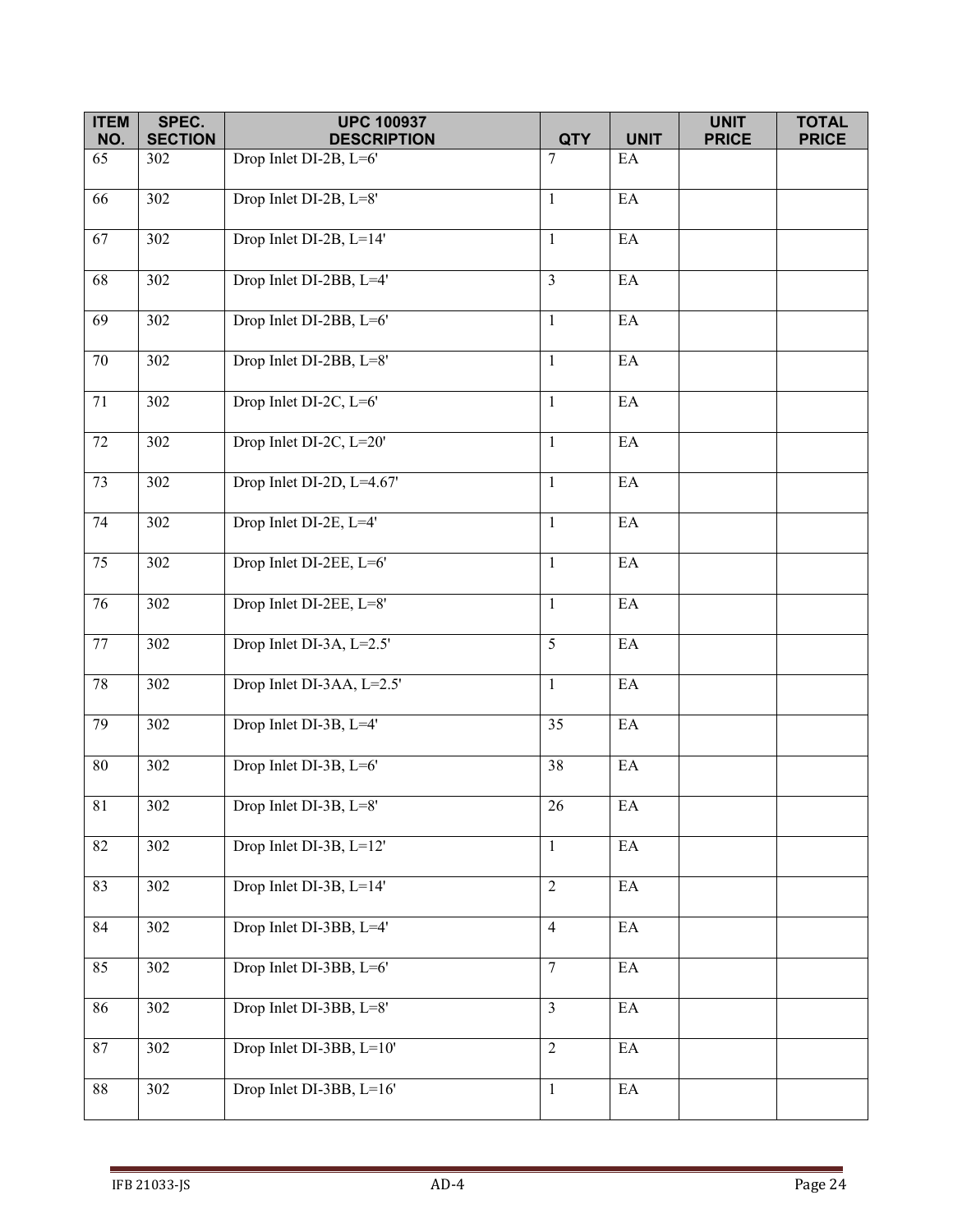| <b>ITEM</b><br>NO. | SPEC.<br><b>SECTION</b> | <b>UPC 100937</b><br><b>DESCRIPTION</b> | <b>QTY</b>     | <b>UNIT</b>                | <b>UNIT</b><br><b>PRICE</b> | <b>TOTAL</b><br><b>PRICE</b> |
|--------------------|-------------------------|-----------------------------------------|----------------|----------------------------|-----------------------------|------------------------------|
| 89                 | 302                     | Drop Inlet DI-3C, L=6'                  | 5              | EA                         |                             |                              |
| 90                 | 302                     | Drop Inlet DI-3C, L=8'                  | 2              | EA                         |                             |                              |
| 91                 | 302                     | Drop Inlet DI-3C, L=10'                 | $\overline{2}$ | EA                         |                             |                              |
| 92                 | 302                     | Drop Inlet DI-3C, L=12'                 | $\overline{4}$ | EA                         |                             |                              |
| 93                 | 302                     | Drop Inlet DI-3C, L=20'                 | $\overline{3}$ | $\rm EA$                   |                             |                              |
| 94                 | 302                     | Drop Inlet DI-3CC, L=12'                | $\mathbf{1}$   | EA                         |                             |                              |
| 95                 | 302                     | Drop Inlet DI-4A, L=4'                  | $\overline{2}$ | $\mathop{\rm EA}\nolimits$ |                             |                              |
| 96                 | 302                     | Drop Inlet DI-4AA, L=4'                 | $\mathbf{1}$   | $\mathop{\rm EA}\nolimits$ |                             |                              |
| 97                 | 302                     | Drop Inlet DI-4B, L=6'                  | 9              | EA                         |                             |                              |
| 98                 | 302                     | Drop Inlet DI-4B, L=8'                  | $\mathbf{1}$   | EA                         |                             |                              |
| 99                 | 302                     | Drop Inlet DI-4BB, L=6'                 | $\overline{3}$ | $\rm EA$                   |                             |                              |
| 100                | 302                     | Drop Inlet DI-4BB, L=8'                 | $\overline{2}$ | EA                         |                             |                              |
| 101                | 302                     | Drop Inlet DI-4C, L=20'                 | $\mathbf{1}$   | $\mathop{\rm EA}\nolimits$ |                             |                              |
| 102                | 302                     | Drop Inlet DI-5, Grate A Type I         | 8              | $\mathop{\rm EA}\nolimits$ |                             |                              |
| 103                | 302                     | Manhole, MH-1 or 2                      | 204            | $\rm LF$                   |                             |                              |
| 104                | 302                     | Frame & Cover, MH-1                     | 34             | EA                         |                             |                              |
| 105                | 414                     | Erosion Control Stone EC-1, CL I        | 283            | <b>TON</b>                 |                             |                              |
| 106                | 510                     | Modify Existing Structure               | 8              | EA                         |                             |                              |
| 107                | 302                     | Storm Water Man. Drain Structure, SWM-1 | 17             | $\rm LF$                   |                             |                              |
| 108                | <b>PLAN</b>             | <b>Aquatic Bench Planting</b>           | $\mathbf{1}$   | $\overline{LS}$            |                             |                              |
| 109                | 302                     | Concrete Class A4 Box Culvert           | 192            | <b>CY</b>                  |                             |                              |
| 110                | 302,406                 | Reinf. Steel (Box Culvert)              | 33330          | $\rm LB$                   |                             |                              |
| 111                | 704                     | Type B Class I Pvmt Line Mrkg 4"        | 33936          | LF                         |                             |                              |
| 112                | 704                     | Type B Class I Pvmt Line Mrkg 6"        | 72492          | $\rm LF$                   |                             |                              |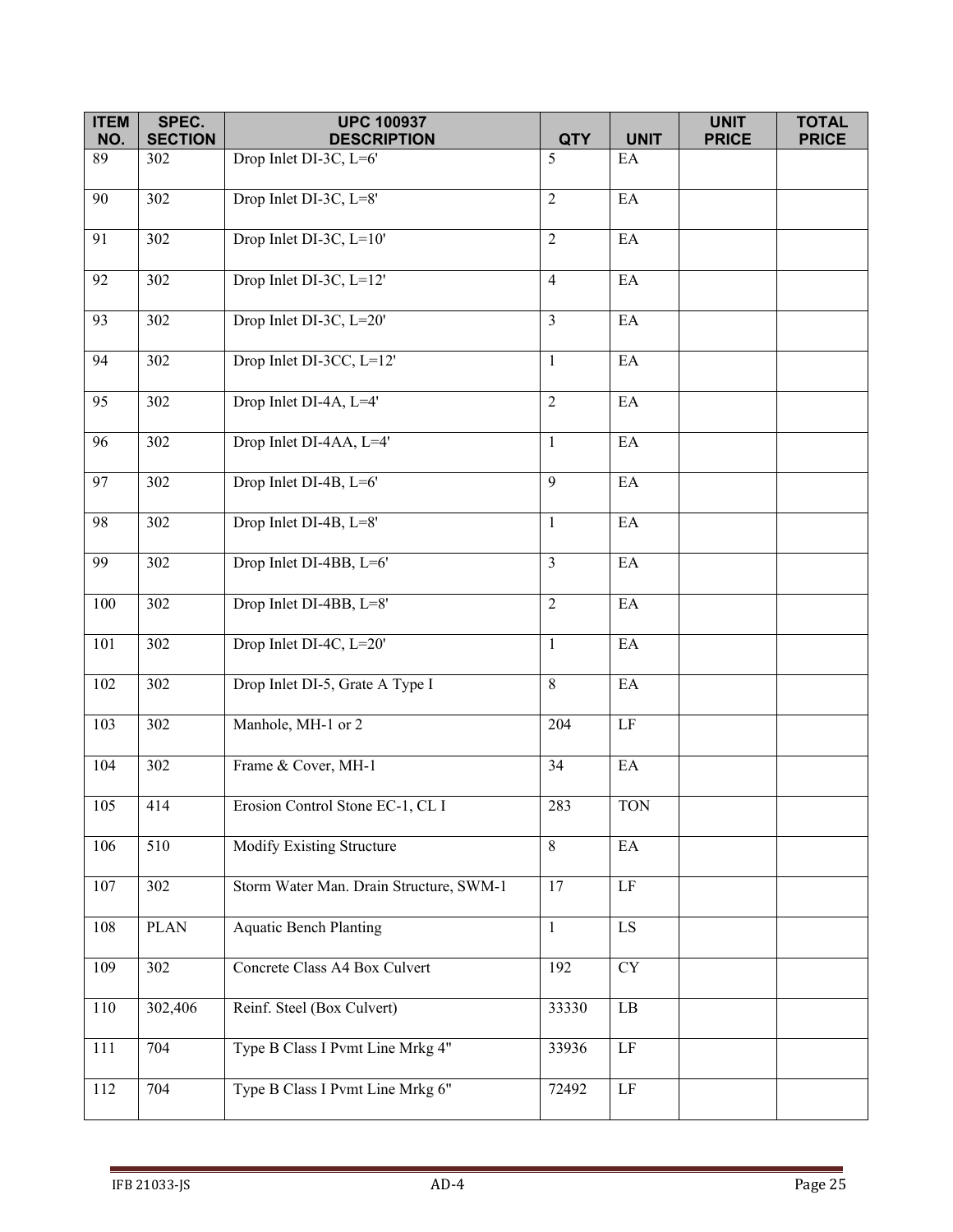| <b>ITEM</b> | SPEC.            | <b>UPC 100937</b>                                 |                  |                        | <b>UNIT</b>  | <b>TOTAL</b> |
|-------------|------------------|---------------------------------------------------|------------------|------------------------|--------------|--------------|
| NO.         | <b>SECTION</b>   | <b>DESCRIPTION</b>                                | <b>QTY</b>       | <b>UNIT</b>            | <b>PRICE</b> | <b>PRICE</b> |
| 113         | 704              | Type B Class I Pvmt Line Mrkg 24"                 | 3455             | LF                     |              |              |
| 114         | 704              | Pvmt Symb Mrkg Sgl Turn Arrow Ty B Cl I           | 156              | EA                     |              |              |
| 115         | 704              | Pvmt Symb Mrkg Dbl Turn Arrow Ty B Cl I           | 9                | EA                     |              |              |
| 116         | 704              | Pvmt Message Mrkg "SCHOOL"                        | $\sqrt{2}$       | EA                     |              |              |
| 117         | 704              | Pvmt Symb Mrkg Lane Reduction Arrow Ty B<br>ClI   | $\mathfrak{Z}$   | EA                     |              |              |
| 118         | 704              | Pvmt Symb Mrkg Yield 1" x 1.5" Ty B Cl I          | 9                | EA                     |              |              |
| 119         | 701              | <b>Sign Panel</b>                                 | 293              | $\rm SF$               |              |              |
| 120         | 700              | Sign Post STP-1, 2-1/2", 12 Gage                  | 1221             | $\rm LF$               |              |              |
| 121         | 700              | Conc. Sign Foundation STP-1, Type A               | 111              | EA                     |              |              |
| 122         | 510              | Relocate Exist. I Post Ground Mount Sign<br>Panel | 67               | EA                     |              |              |
| 123         | $\overline{3}03$ | Temp. Silt Fence Type A                           | 22475            | $\rm LF$               |              |              |
| 124         | 303              | Inlet Protection, Type A                          | 17               | EA                     |              |              |
| 125         | 303              | Inlet Protection, Type B                          | 202              | EA                     |              |              |
| 126         | 303              | Turbidity Curtain, Ty. III                        | 60               | $\rm LF$               |              |              |
| 127         | 303              | Check Dam. Rock Ty. II                            | 243              | EA                     |              |              |
| 128         | 303              | <b>Culvert Inlet Protection</b>                   | 11               | EA                     |              |              |
| 129         | 602              | Topsoil Class A 2"                                | 3000             | ${\rm CY}$             |              |              |
| 130         | 602              | Topsoil Class B 2"                                | $\frac{1}{3000}$ | $\overline{\text{CY}}$ |              |              |
| 131         | 603              | Regular Seed                                      | 4000             | LB                     |              |              |
| 132         | 603              | Overseeding                                       | 2500             | $\rm LB$               |              |              |
| 133         | 603              | Temporary Seed                                    | 2500             | $\rm LB$               |              |              |
| 134         | 603              | Fertilizer                                        | 40000            | $\rm LB$               |              |              |
| 135         | 603              | Lime                                              | 40               | <b>TON</b>             |              |              |
| 136         | 508              | Demo of Pavement Flexible                         | 29000            | SY                     |              |              |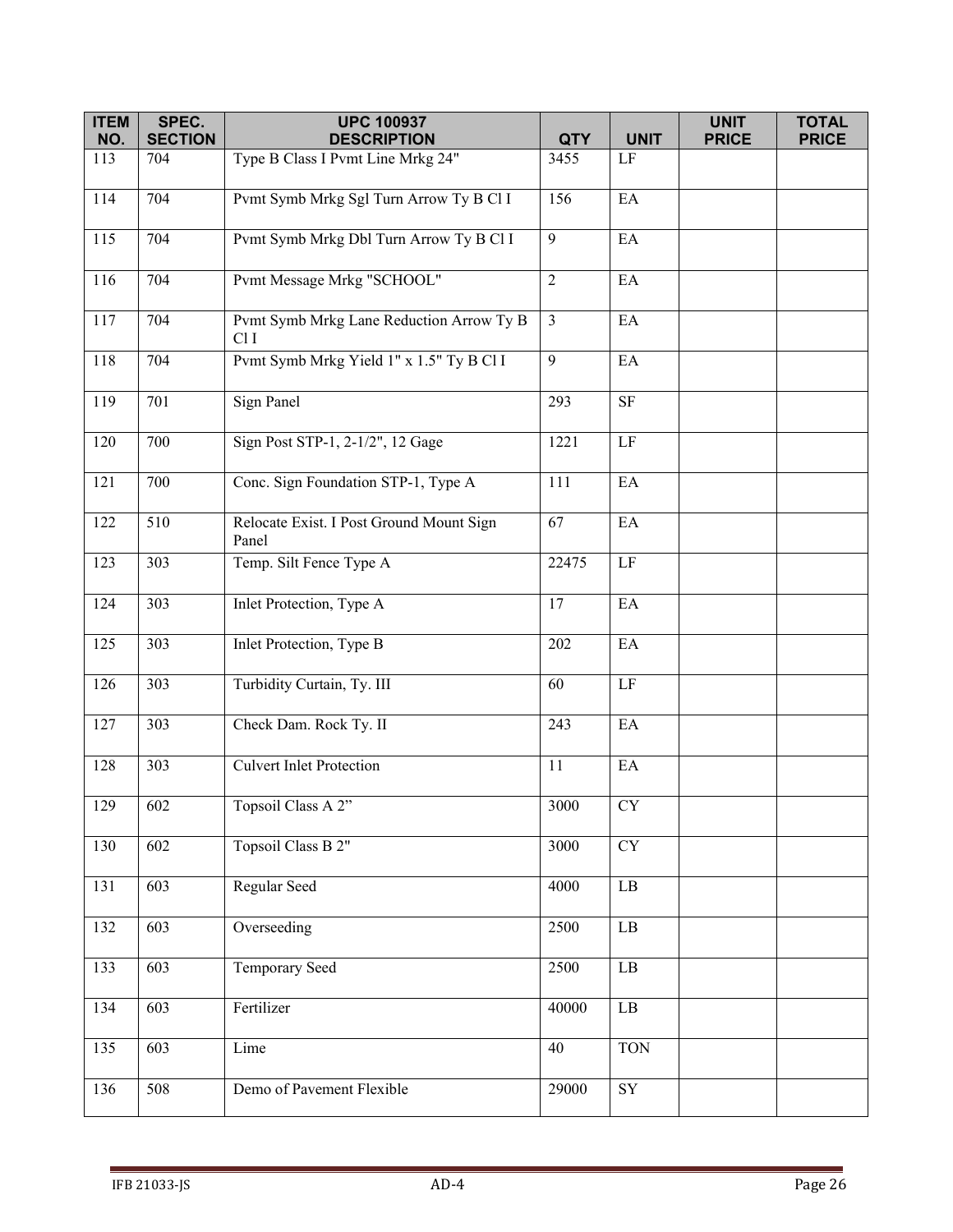| <b>ITEM</b> | SPEC.            | <b>UPC 100937</b>                    |                |                            | <b>UNIT</b>  | <b>TOTAL</b> |
|-------------|------------------|--------------------------------------|----------------|----------------------------|--------------|--------------|
| NO.         | <b>SECTION</b>   | <b>DESCRIPTION</b>                   | <b>QTY</b>     | <b>UNIT</b>                | <b>PRICE</b> | <b>PRICE</b> |
| 137         | 508              | Demo of Pavement Rigid               | 10300          | SY                         |              |              |
| 138         | 508              | <b>Obscuring Roadway</b>             | 10.2           | <b>UNIT</b>                |              |              |
| 139         | $\overline{505}$ | Remove Existing Guardrail Terminal   | 6              | EA                         |              |              |
| 140         | 505              | Remove Existing Guardrail            | 860            | $\rm LF$                   |              |              |
| 141         | 510              | Remove/Relocate Exist. Mailbox       | 106            | EA                         |              |              |
| 142         | $\overline{510}$ | Remove Exist Pipe                    | 7392           | $\rm LF$                   |              |              |
| 143         | 510              | Remove Exist Drainage Structure      | 52             | EA                         |              |              |
| 144         | 509              | Flowable Backfill                    | 80             | <b>CY</b>                  |              |              |
| 145         | 516              | Closing Well                         | 10             | EA                         |              |              |
| 146         | 605              | Tree Natchez Crape Myrtle            | 12             | EA                         |              |              |
| 147         | 605              | Tree Little Gem Magnolia             | 12             | EA                         |              |              |
| 148         | 605              | Tree Willow Oak                      | 5              | EA                         |              |              |
| 149         | 605              | Tree Bosque Elm                      | $\overline{4}$ | EA                         |              |              |
| 150         | 605              | Shrub Steeds Holly                   | 21             | EA                         |              |              |
| 151         | 605              | Shrub Nellie Stephens Holly          | 11             | EA                         |              |              |
| 152         | 605              | Shrub Sargents Juniper               | 50             | EA                         |              |              |
| 153         | 605              | Shrub Ruby Loropetalum Fringe Flower | 20             | EA                         |              |              |
| 154         | 605              | Shrub Autumn Bravo Encore Azalea     | 21             | EA                         |              |              |
| 155         | 605              | Shrub Double Knock Out Red Rose      | 8              | $\mathop{\rm EA}\nolimits$ |              |              |
| 156         | <b>PLAN</b>      | 4' High Ornamental Fence             | 155            | $\rm LF$                   |              |              |
| 157         | <b>PLAN</b>      | <b>Masonry Columns</b>               | $\overline{2}$ | $\mathop{\rm EA}\nolimits$ |              |              |
| 158         | 700              | 4 Conductor Cable                    | 48367          | $\rm LF$                   |              |              |
| 159         | 700              | 6 Conductor Cable                    | 20750          | $\rm LF$                   |              |              |
| 160         | 808              | Fiber Optic Cable 144 Strand         | 14574          | LF                         |              |              |
| 161         | 808              | Fiber Optic Drop Cable 12 Strand     | 364            | $\rm LF$                   |              |              |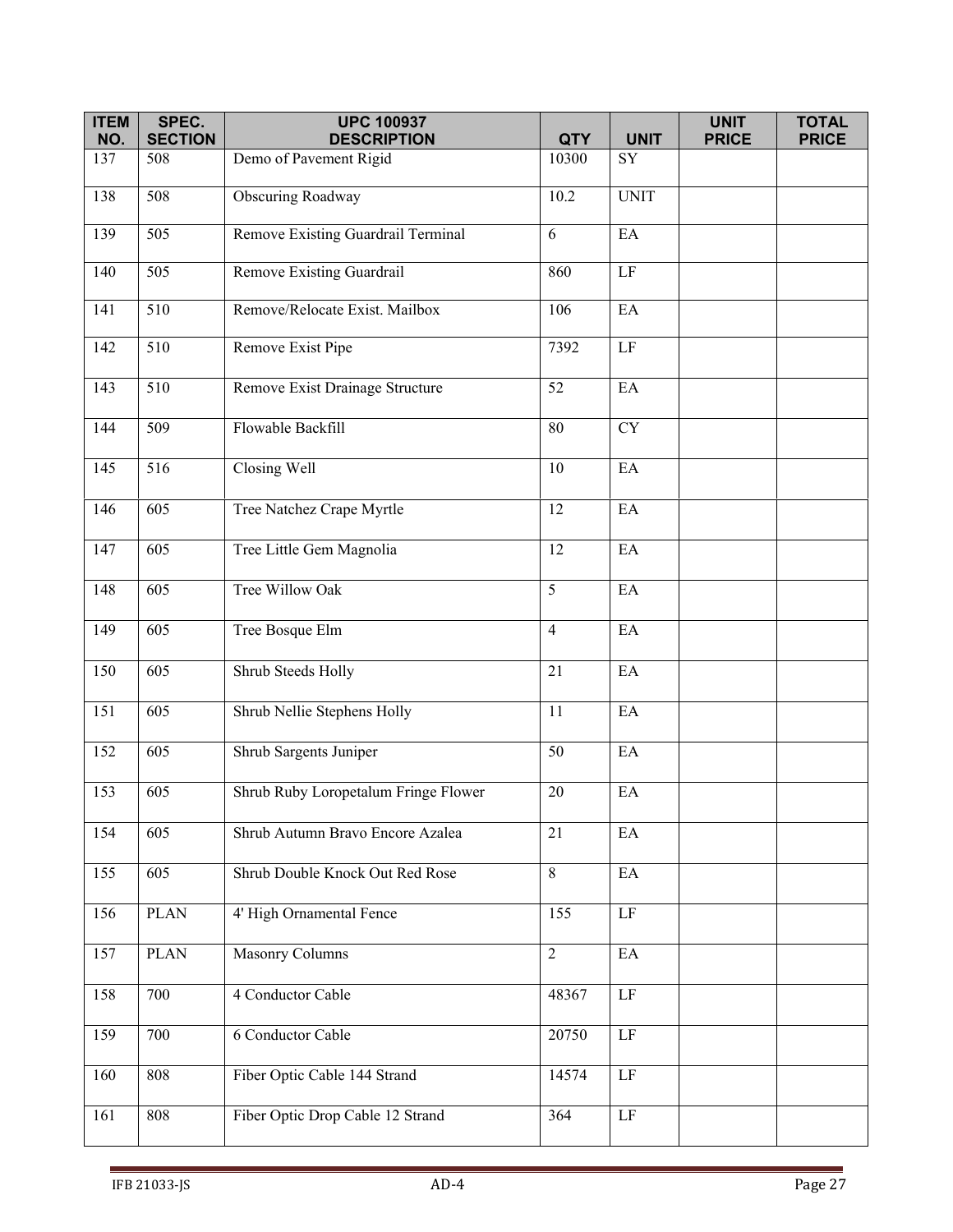| <b>ITEM</b> | SPEC.          | <b>UPC 100937</b>                                       |                |                            | <b>UNIT</b>  | <b>TOTAL</b> |
|-------------|----------------|---------------------------------------------------------|----------------|----------------------------|--------------|--------------|
| NO.         | <b>SECTION</b> | <b>DESCRIPTION</b>                                      | <b>QTY</b>     | <b>UNIT</b>                | <b>PRICE</b> | <b>PRICE</b> |
| 162         | 510            | Modify Underground Splice Enclosure                     | 1              | EA                         |              |              |
| 163         | 808            | Underground Splice Enclosure                            | $\overline{4}$ | EA                         |              |              |
| 164         | 809            | Managed Field Ethernet Switch 100 MBPS                  | $\overline{4}$ | EA                         |              |              |
| 165         | 809            | Distribution SFP Module 100 MBPS, LC, and<br>Short Haul | 8              | EA                         |              |              |
| 166         | 700            | 2" PVC Conduit (SCH. 40)                                | 12784          | $\rm LF$                   |              |              |
| 167         | 700            | 2" HDPE Conduit (SCH. 80)                               | 2967           | $\rm LF$                   |              |              |
| 168         | 700            | <b>Trench Excavation ECI-1</b>                          | 12784          | $\rm LF$                   |              |              |
| 169         | 700            | Bored Conduit 2"                                        | 2967           | LF                         |              |              |
| 170         | 700            | Junction Box JB-S1                                      | 118            | EA                         |              |              |
| 171         | 700            | Junction Box JB-S2                                      | 53             | EA                         |              |              |
| 172         | 700            | Junction Box JB-S3                                      | 5              | EA                         |              |              |
| 173         | 700            | Electrical Service SE-9 Type B                          | $\overline{2}$ | EA                         |              |              |
| 174         | 705            | Control Center CCW-1 Type B                             | $\overline{2}$ | EA                         |              |              |
| 175         | <b>ATTD</b>    | <b>Lighting Controller Gateway</b>                      | $\overline{2}$ | EA                         |              |              |
| 176         | <b>ATTD</b>    | <b>Lighting Controller Node</b>                         | 180            | EA                         |              |              |
| 177         | <b>ATTD</b>    | Roadway Luminaire (35FT MH, Dual 12FT<br>Arms, 244W)    | 67             | EA                         |              |              |
| 178         | <b>ATTD</b>    | Roadway Luminaire (35FT MH, 12FT Arms,<br>244W)         | 46             | $\mathop{\rm EA}\nolimits$ |              |              |
| 179         | <b>ATTD</b>    | City Standard Traffic Signal Cabinet                    | $\overline{3}$ | EA                         |              |              |
| 180         | <b>ATTD</b>    | City Standard Traffic Signal Controller                 | $\overline{3}$ | EA                         |              |              |
| 181         | 700            | Concrete Foundation (CF-3)                              | $\overline{3}$ | EA                         |              |              |
| 182         | 703            | Uninterruptible Power Supply Cabinet<br>(Detached)      | $\mathfrak{Z}$ | EA                         |              |              |
| 183         | <b>ATTD</b>    | Traffic UPS System with Natural Gas<br>Generator Backup | $\overline{3}$ | EA                         |              |              |
| 184         | 700            | Pedestal Pole (PF-2 15')                                | $\mathbf{1}$   | EA                         |              |              |
| 185         | 700            | Pedestal Pole (PF-2 10')                                | 24             | $\rm EA$                   |              |              |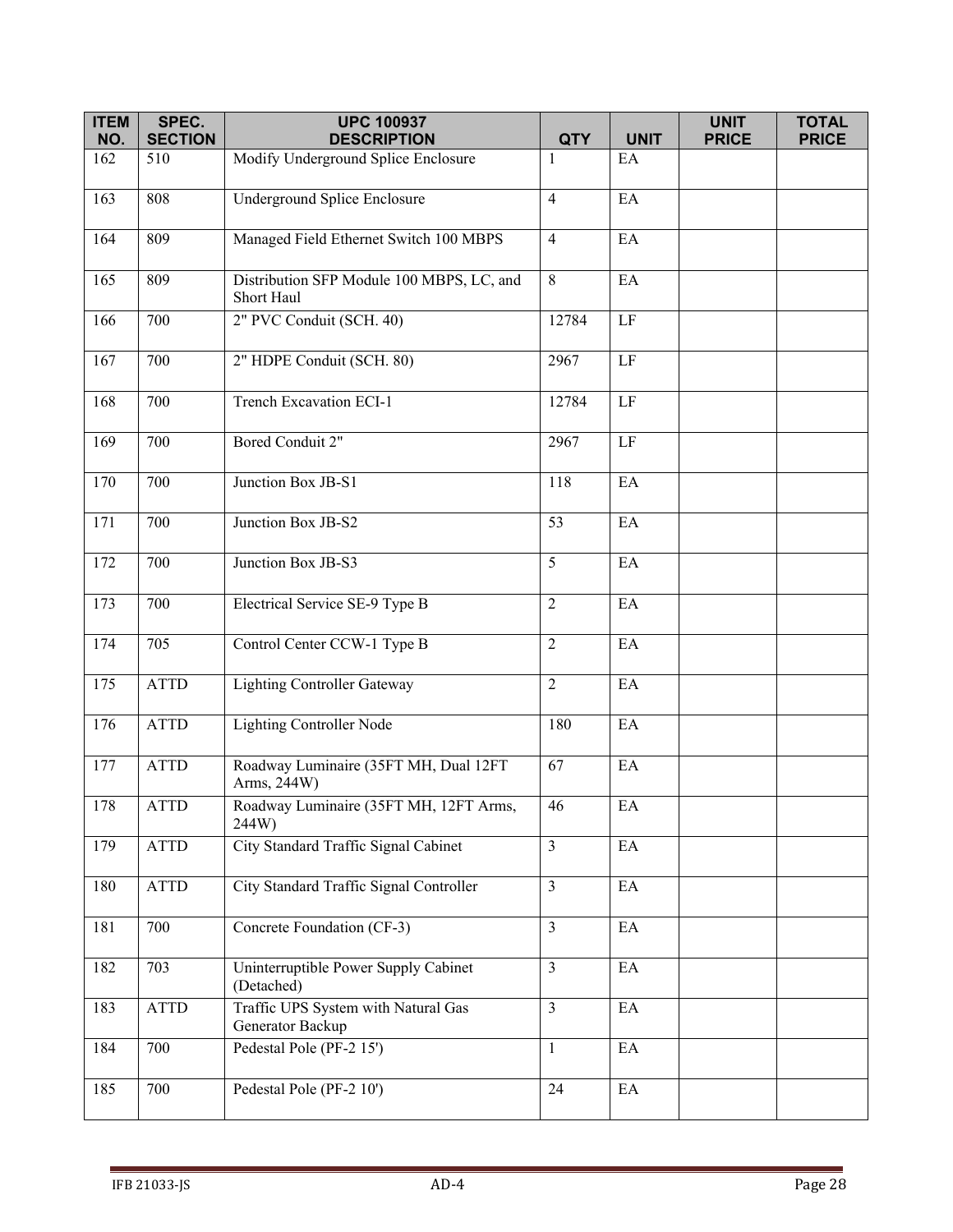| <b>ITEM</b> | SPEC.                 | <b>UPC 100937</b>                                        | <b>QTY</b>     |                            | <b>UNIT</b>  | <b>TOTAL</b> |
|-------------|-----------------------|----------------------------------------------------------|----------------|----------------------------|--------------|--------------|
| NO.<br>186  | <b>SECTION</b><br>700 | <b>DESCRIPTION</b><br>Concrete Foundation (PF-2)         | 25             | <b>UNIT</b><br>EA          | <b>PRICE</b> | <b>PRICE</b> |
|             |                       |                                                          |                |                            |              |              |
| 187         | 700                   | Signal Pole (MP-3, Type A)                               | $\overline{2}$ | EA                         |              |              |
| 188         | 700                   | Signal Pole (MP-3, Type D)                               | $\mathbf{1}$   | EA                         |              |              |
| 189         | 700                   | Signal Pole (MP-3, Type B1)                              | $\overline{7}$ | EA                         |              |              |
| 190         | 700                   | Signal Pole (MP-3, Type E1)                              | $\overline{2}$ | $\rm EA$                   |              |              |
| 191         | 700                   | Mast Arm (35')                                           | $\mathbf{1}$   | EA                         |              |              |
| 192         | 700                   | Mast Arm (40')                                           | $\overline{2}$ | EA                         |              |              |
| 193         | 700                   | Mast Arm (55')                                           | $\mathbf{1}$   | $\mathop{\rm EA}\nolimits$ |              |              |
| 194         | 700                   | Mast Arm (65')                                           | $\overline{3}$ | EA                         |              |              |
| 195         | 700                   | Mast Arm (70')                                           | $\overline{2}$ | EA                         |              |              |
| 196         | 700                   | Mast Arm (75')                                           | $\overline{3}$ | $\rm EA$                   |              |              |
| 197         | 700                   | Concrete Foundation (PF-8, no wing walls)                | 12             | EA                         |              |              |
| 198         | 703                   | Traffic Signal Head Section, (LED 12", HVS<br>Backplate) | 192            | $\mathop{\rm EA}\nolimits$ |              |              |
| 199         | 703                   | Pedestrian Signal Head (SP-8)                            | 28             | $\mathop{\rm EA}\nolimits$ |              |              |
| 200         | 703                   | Hanger Assembly (SM-3 One-Way)                           | 62             | EA                         |              |              |
| 201         | 703                   | Hanger Assembly (SMB-1 One-Way)                          | $\mathbf{1}$   | EA                         |              |              |
| $202\,$     | 703                   | Hanger Assembly (SMB-3 One-Way)                          | $28\,$         | $\mathop{\rm EA}\nolimits$ |              |              |
| 203         | 701                   | Sign Panel                                               | 189            | $\overline{\text{SF}}$     |              |              |
| 204         | 703                   | Pedestrian Actuation (PA-2)                              | 26             | EA                         |              |              |
| 205         | 700                   | Electrical Service (SE-5)                                | $\overline{3}$ | $\mathop{\rm EA}\nolimits$ |              |              |
| 206         | 700                   | Electrical Service Grounding Electrode (10-<br>foot)     | $\mathfrak{Z}$ | EA                         |              |              |
| 207         | 700                   | Junction Box (JB-S2)                                     | 13             | EA                         |              |              |
| 208         | 700                   | Junction Box (JB-S3)                                     | $\overline{3}$ | $\mathop{\rm EA}\nolimits$ |              |              |
| 209         | 700                   | Conduit (2" GRS)                                         | 90             | $\rm LF$                   |              |              |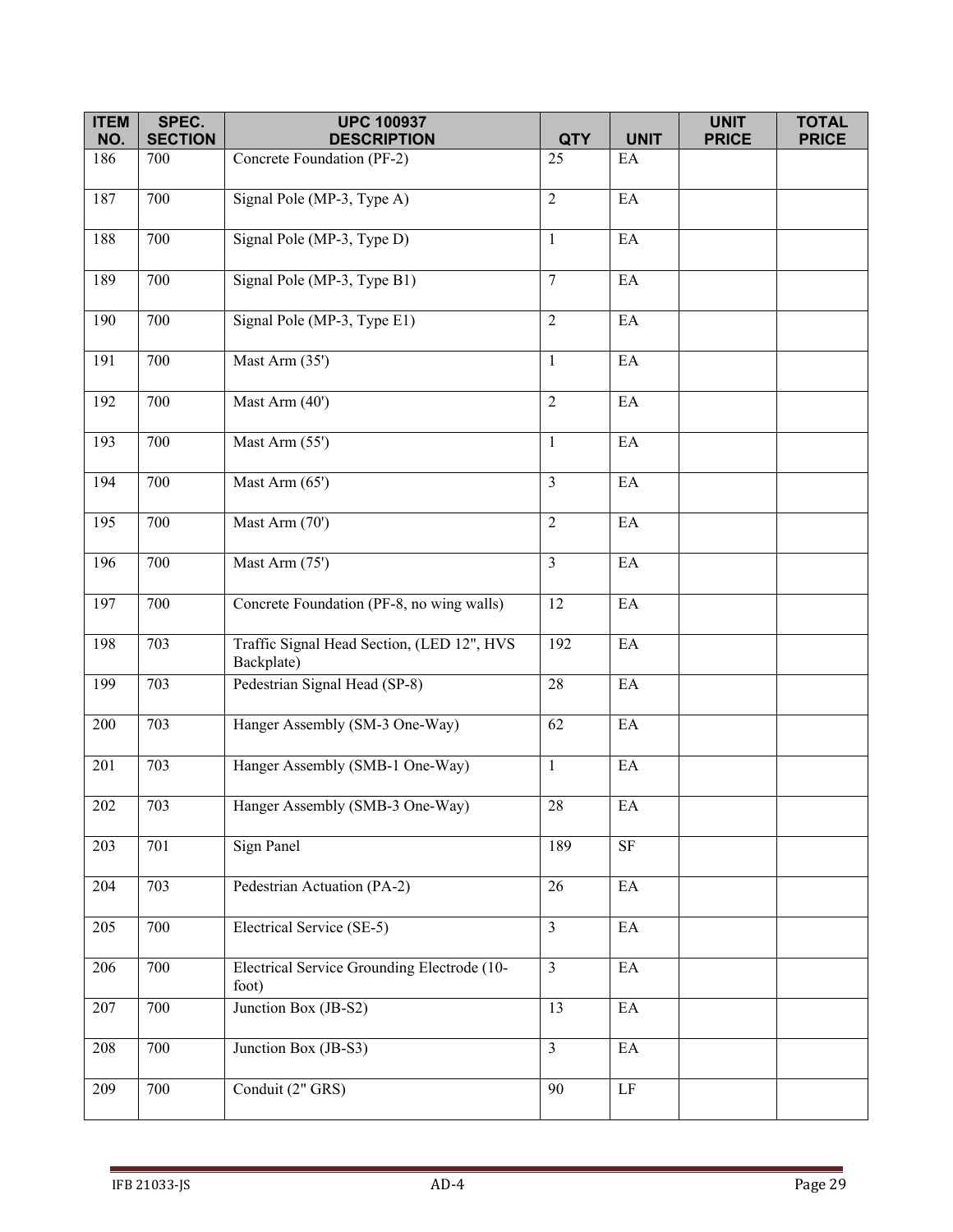| <b>ITEM</b><br>NO. | SPEC.<br><b>SECTION</b> | <b>UPC 100937</b><br><b>DESCRIPTION</b>                                                                  | <b>QTY</b>     | <b>UNIT</b>     | <b>UNIT</b><br><b>PRICE</b> | <b>TOTAL</b><br><b>PRICE</b> |
|--------------------|-------------------------|----------------------------------------------------------------------------------------------------------|----------------|-----------------|-----------------------------|------------------------------|
| 210                | 700                     | Conduit (2" PVC)                                                                                         | 340            | LF              |                             |                              |
| 211                | 700                     | Conduit (3" PVC)                                                                                         | 755            | LF              |                             |                              |
|                    |                         |                                                                                                          |                |                 |                             |                              |
| 212                | 700                     | Bored Conduit (3" HDPE)                                                                                  | 1840           | $\overline{LF}$ |                             |                              |
| 213                | 700                     | Conduit (4" PVC)                                                                                         | 10             | $\rm LF$        |                             |                              |
| 214                | 700                     | Bored Conduit (4" HDPE)                                                                                  | 480            | $\rm LF$        |                             |                              |
| 215                | 700                     | Conductor Cable, 1C/6 AWG                                                                                | 270            | $\rm LF$        |                             |                              |
| 216                | 700                     | Conductor Cable, 2C/14 AWG                                                                               | 6600           | LF              |                             |                              |
| 217                | 700                     | Conductor Cable, 5C/14 AWG                                                                               | 17300          | $\rm LF$        |                             |                              |
| 218                | 700                     | Conductor Cable, 7C/14 AWG                                                                               | 6650           | $\rm LF$        |                             |                              |
| 219                | 700                     | Conductor Cable, 3C/12 AWG                                                                               | 4350           | LF              |                             |                              |
| 220                | 703                     | <b>Emergency Vehicle Preemption Detection</b><br>System (4 Way)                                          | $\overline{4}$ | EA              |                             |                              |
| 221                | 703                     | Emergency Vehicle Preemption Detector Cable                                                              | 4450           | $\rm LF$        |                             |                              |
| 222                | <b>ATTD</b>             | Wifi Detector                                                                                            | $\overline{3}$ | EA              |                             |                              |
| 223                | <b>ATTD</b>             | Video Detection System                                                                                   | $\overline{3}$ | EA              |                             |                              |
| 224                | <b>ATTD</b>             | Video Detection Cable                                                                                    | 6350           | $\overline{LF}$ |                             |                              |
| 225                | <b>ATTD</b>             | Pan/Tilt/Zoom Camera and Equipment                                                                       | $\mathfrak{Z}$ | EA              |                             |                              |
| 226                | <b>ATTD</b>             | Pan/Tilt/Zoom Cable                                                                                      | 600            | $\rm LF$        |                             |                              |
| 227                | <b>ATTD</b>             | LED Internally Illuminated Street Name Sign<br>(96", Mast Arm Mounted, Single Face, Single<br>Text Line) | 9              | EA              |                             |                              |
| 228                | <b>ATTD</b>             | LED Internally Illuminated Street Name Sign<br>(96", Mast Arm Mounted, Single Face, Double<br>Text Line) | $\overline{4}$ | EA              |                             |                              |
| 229                | 700                     | Trench Excavation (ECI-1)                                                                                | 625            | LF              |                             |                              |
| 230                | <b>ATTD</b>             | Remove Existing Signal Equipment                                                                         | $\mathbf{1}$   | LS.             |                             |                              |
| 231                | 511                     | <b>Allaying Dust</b>                                                                                     | 675            | <b>HR</b>       |                             |                              |
| 232                | 512                     | Group 2 Channelizing Devices                                                                             | 845000         | <b>DAY</b>      |                             |                              |
| 233                | 512                     | Type III 3 Barricade 8'                                                                                  | 80             | EA              |                             |                              |
| 234                | $\overline{512}$        | Traffic Barrier Ser. Conc. MB-7D PC                                                                      | 6000           | LF              |                             |                              |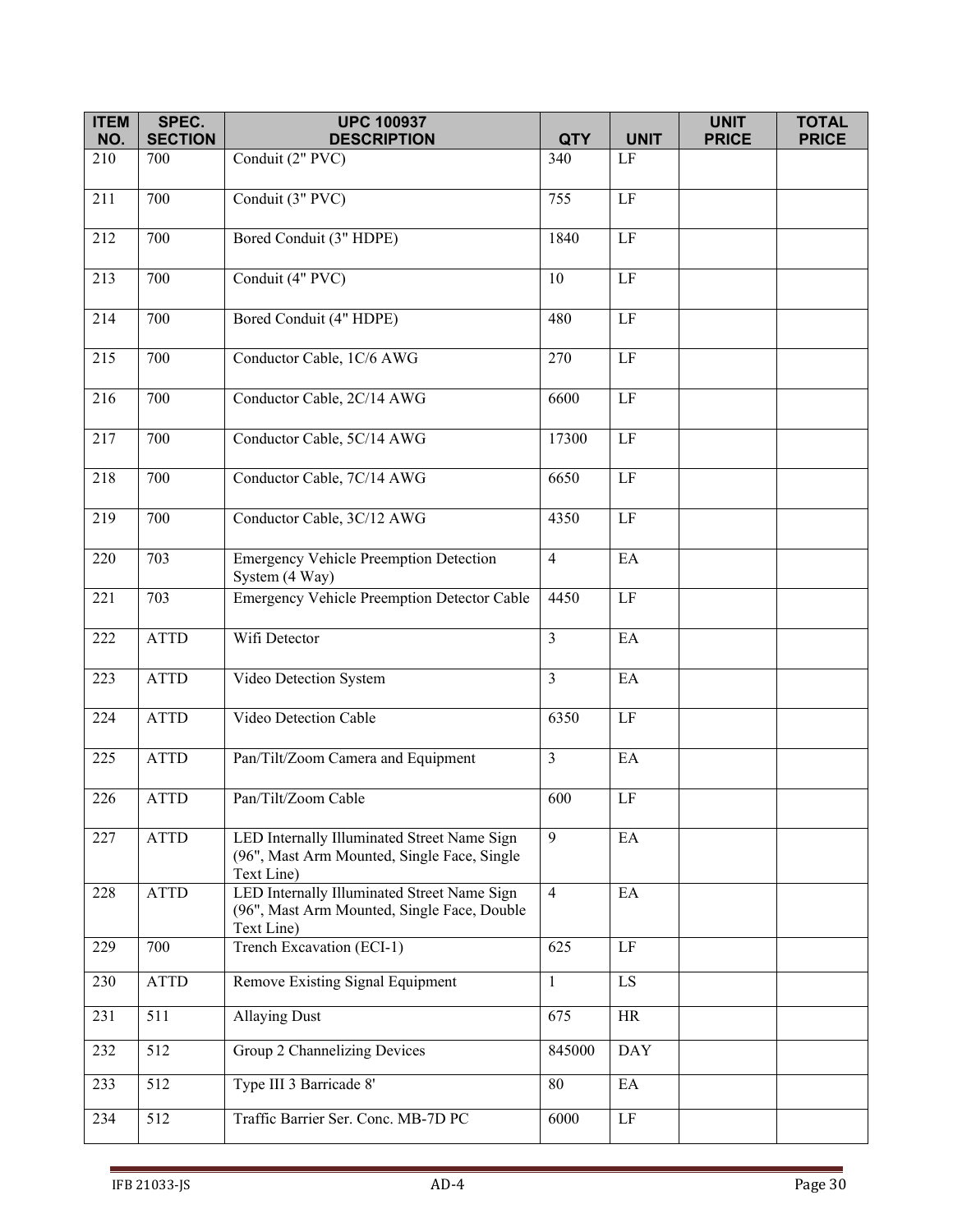| <b>ITEM</b> | SPEC.                 | <b>UPC 100937</b>                                               |                     |                          | <b>UNIT</b>  | <b>TOTAL</b> |
|-------------|-----------------------|-----------------------------------------------------------------|---------------------|--------------------------|--------------|--------------|
| NO.<br>235  | <b>SECTION</b><br>512 | <b>DESCRIPTION</b><br>Electronic Arrow Board                    | <b>QTY</b><br>28800 | <b>UNIT</b><br><b>HR</b> | <b>PRICE</b> | <b>PRICE</b> |
|             |                       |                                                                 |                     |                          |              |              |
| 236         | 512                   | <b>Truck Mounted Attenuator</b>                                 | 21600               | <b>HR</b>                |              |              |
| 237         | 512                   | Impact Atten. Ser. Ty. 1 TL-3, >=40 MPH                         | 16                  | EA                       |              |              |
| 238         | 512                   | Port. Changeable Mess. Sign                                     | 21600               | <b>HR</b>                |              |              |
| 239         | 512                   | Flagger Service                                                 | 640                 | <b>HR</b>                |              |              |
| 240         | <b>ATTD</b>           | <b>Uniformed Flaggers</b>                                       | 384                 | <b>HR</b>                |              |              |
| 241         | 512                   | Eradication of Exist. Linear Pvmt Marking                       | 100000              | $\rm LF$                 |              |              |
| 242         | $\overline{512}$      | Type D Class II Temp Pvmt Mrkg 4"                               | 289343              | $\rm LF$                 |              |              |
| 243         | 512                   | Type D Class II Temp Pvmt Mrkg 6"                               | 11550               | $\rm LF$                 |              |              |
| 244         | 512                   | Type D Class II Temp Pvmt Mrkg 24"                              | 1290                | LF                       |              |              |
| 245         | $\overline{512}$      | Sign Wood Post 4" x 4"                                          | 1770                | $\rm LF$                 |              |              |
| 246         | 512                   | Temporary (Construction) Sign                                   | 2000                | $\overline{\text{SF}}$   |              |              |
| 247         | 512                   | Temp. Pvmt Symbol Mrkg (Single Turn<br>Arrow), Ty. A            | 109                 | EA                       |              |              |
| 248         | 512                   | Temporary Traffic Control Signal (Centerpoint<br>Drive)         | $\mathbf{1}$        | LS                       |              |              |
| 249         | 512                   | Temporary Traffic Control Signal (Kenyon<br>Rd/Forest Glen Dr)  | $\mathbf{1}$        | $\mathop{\hbox{\rm LS}}$ |              |              |
| 250         | 512                   | Temporary Traffic Control Signal (Northbrook<br>Ave/Manning Rd) | $\mathbf{1}$        | LS                       |              |              |
| 251         | 512                   | Temporary Traffic Control Signal (Staley Dr)                    | $\mathbf{1}$        | LS                       |              |              |
| 252         | 520                   | Fire Hydrant                                                    | 23                  | EA                       |              |              |
| 253         | 520                   | 3/4" Water Meter Box & Yoke                                     | 9                   | EA                       |              |              |
| 254         | 520                   | 1" Water Meter Box & Yoke                                       | 5                   | EA                       |              |              |
| 255         | 520                   | 3/4" Water Service Line                                         | 275                 | LF                       |              |              |
| 256         | 520                   | 1" Water Service Line                                           | 372                 | LF                       |              |              |
| 257         | 520                   | <b>Reconstruct Exist Manhole</b>                                | 20                  | <b>VF</b>                |              |              |
| 258         | 520                   | 4" DI Water Main                                                | 45                  | $\rm LF$                 |              |              |
| 259         | 520                   | 6" DI Water Main                                                | 622                 | $\rm LF$                 |              |              |
| 260         | 520                   | 8" DI Water Main                                                | 539                 | LF                       |              |              |
| 261         | 520                   | 10" DI Water Main                                               | 58                  | LF                       |              |              |
| 262         | 520                   | 12" DI Water Main                                               | 160                 | $\rm LF$                 |              |              |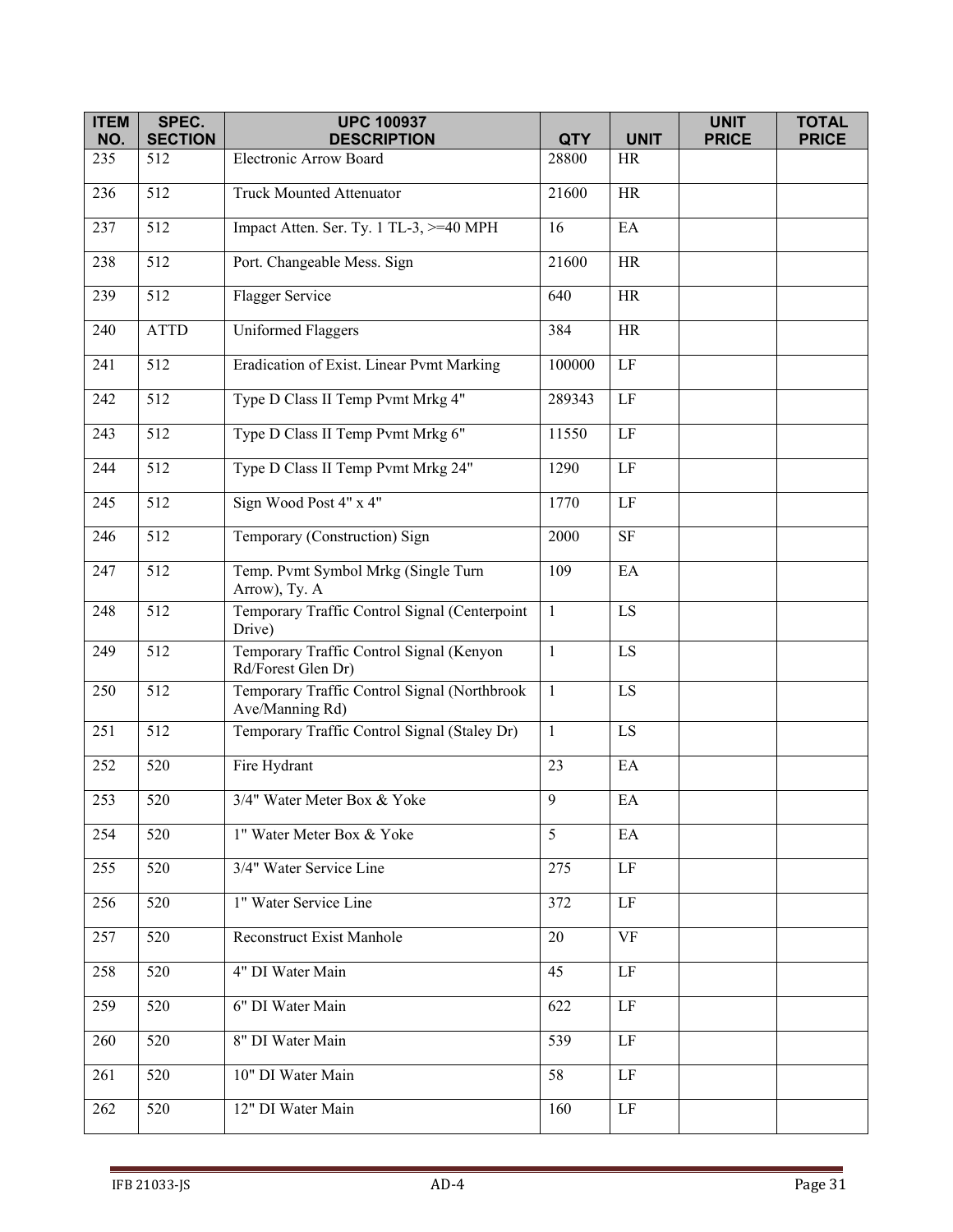| <b>ITEM</b><br>NO. | SPEC.<br><b>SECTION</b>     | <b>UPC 100937</b><br><b>DESCRIPTION</b> | <b>QTY</b>       | <b>UNIT</b>                | <b>UNIT</b><br><b>PRICE</b> | <b>TOTAL</b><br><b>PRICE</b> |
|--------------------|-----------------------------|-----------------------------------------|------------------|----------------------------|-----------------------------|------------------------------|
| 263                | 520                         | 20" DI Water Main                       | 1100             | LF                         |                             |                              |
| 264                | 520                         | 2" PVC Force Main                       | 55               | $\rm LF$                   |                             |                              |
| 265                | 520                         | 3" Water Main                           | 26               | $\rm LF$                   |                             |                              |
| 266                | 520                         | 4" DI Force Main                        | 20               | $\rm LF$                   |                             |                              |
| 267                | 520                         | 6" DI Force Main                        | 405              | $\rm LF$                   |                             |                              |
| 268                | 520                         | 8" DI Force Main                        | 43               | $\rm LF$                   |                             |                              |
| 269                | 520                         | 10" DI Force Main                       | 1448             | $\rm LF$                   |                             |                              |
| 270                | $\overline{520}$            | 4" Gate Valve & Box                     | $\mathbf{1}$     | EA                         |                             |                              |
| 271                | 520                         | 6" Gate Valve & Box                     | 10               | EA                         |                             |                              |
| 272                | 520                         | 16" Gate Valve & Box                    | $\mathbf{1}$     | EA                         |                             |                              |
| 273                | 520                         | 8"x6" Tapping Sleeve & Valve            | $\overline{4}$   | EA                         |                             |                              |
| 274                | 520                         | 20"x6" Tee                              | $\mathbf{1}$     | EA                         |                             |                              |
| 275                | 520                         | 20"x8" Tapping Sleeve & Valve           | $\overline{2}$   | EA                         |                             |                              |
| 276                | 520                         | 20" 22.5° Bend Water                    | 24               | EA                         |                             |                              |
| 277                | 520                         | 20" 45° Bend Water                      | 14               | EA                         |                             |                              |
| 278                | 520                         | 20" Sleeve Water                        | 13               | EA                         |                             |                              |
| 279                | 510                         | Adjust Exist. Aire Vent Box             | 14               | EA                         |                             |                              |
| 280                | 510                         | Adjust Exist. Valve Box                 | 52               | EA                         |                             |                              |
| 281                | 509                         | Flowable Fill Utility Abandon           | 797              | ${\rm CY}$                 |                             |                              |
| 282                | 520                         | 6" Offset Existing Pipe                 | 55               | LF                         |                             |                              |
| 283                | $\overline{520}$            | 8" Offset Existing Pipe                 | 148              | $\rm LF$                   |                             |                              |
| 284                | $\overline{520}$            | 10" Offset Existing Pipe                | $\overline{56}$  | LF                         |                             |                              |
| 285                | 520                         | 20" Offset Existing Pipe                | $\overline{115}$ | LF                         |                             |                              |
| 286                | 520                         | 24" Offset Existing Pipe                | 64               | $\rm LF$                   |                             |                              |
| 287                | 520                         | 8" DI Sanitary Sewer Pipe               | 63               | $\rm LF$                   |                             |                              |
| 288                | 520                         | Sanitary Sewer Manhole                  | $\overline{2}$   | $\mathop{\rm EA}\nolimits$ |                             |                              |
|                    | UPC 100937 TOTAL BID PRICE: |                                         |                  | $\boldsymbol{\mathsf{S}}$  |                             |                              |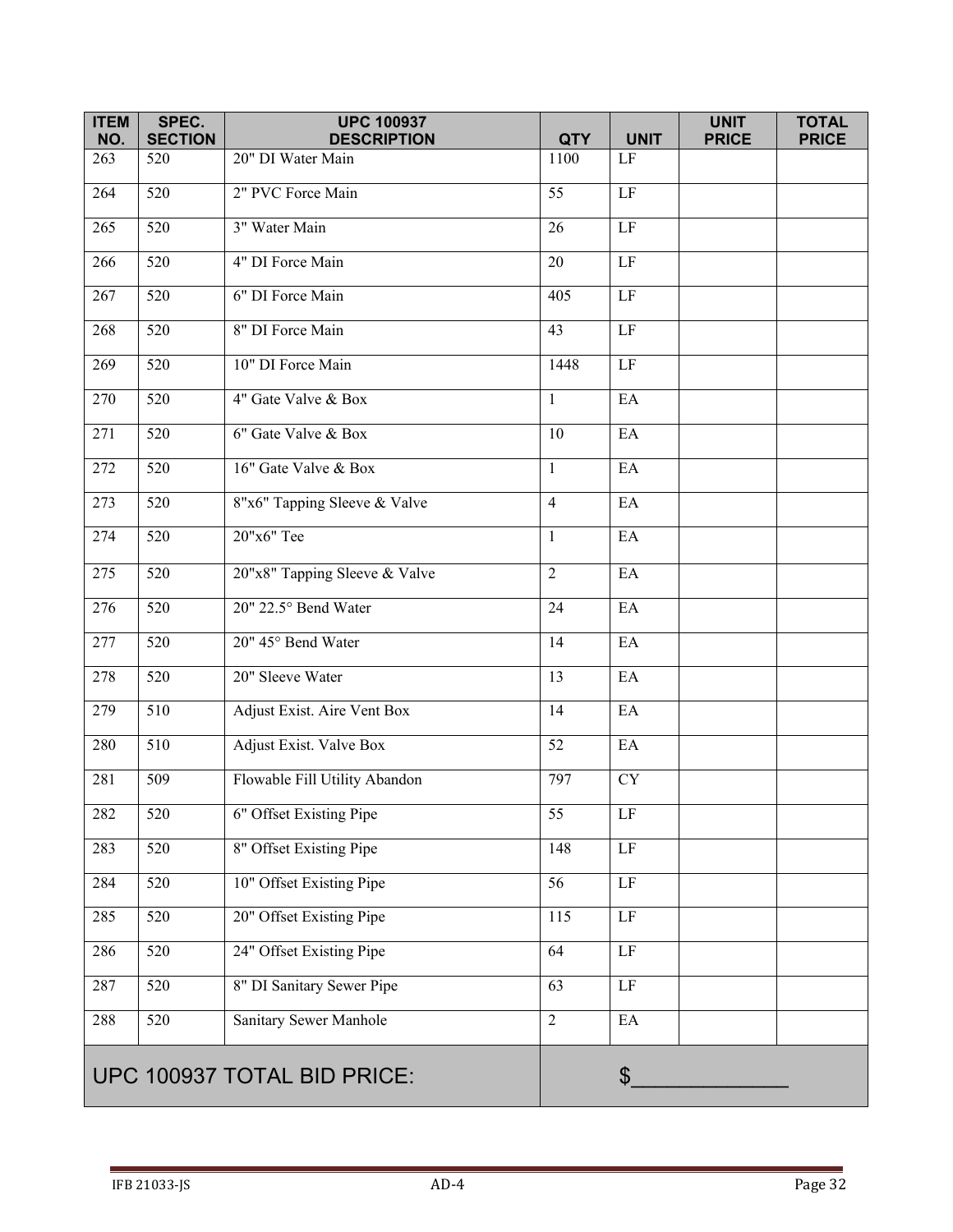| <b>ITEM</b><br>NO. | SPEC.<br><b>SECTION</b> | <b>UPC 104359</b><br><b>DESCRIPTION</b> | <b>QTY</b>   | <b>UNIT</b>     | <b>UNIT</b><br><b>PRICE</b> | <b>TOTAL</b><br><b>PRICE</b> |
|--------------------|-------------------------|-----------------------------------------|--------------|-----------------|-----------------------------|------------------------------|
| 1                  | 513                     | Mobilization                            | $\mathbf{1}$ | LS.             |                             |                              |
|                    |                         |                                         |              |                 |                             |                              |
| $\overline{2}$     | 517                     | <b>Construction Survey</b>              | -1           | $\overline{LS}$ |                             |                              |
| $\mathfrak{Z}$     | 301                     | Clearing and Grubbing                   | $\mathbf{1}$ | LS              |                             |                              |
| $\overline{4}$     | 514                     | Field Office Type 1                     | 12           | $_{\rm MO}$     |                             |                              |
| $\mathfrak{S}$     | 303                     | Regular Excavation                      | 15000        | <b>CY</b>       |                             |                              |
| $\sqrt{6}$         | 303,305                 | <b>Borrow Excavation</b>                | 13000        | <b>CY</b>       |                             |                              |
| $\boldsymbol{7}$   | 515                     | Flexible Pavement Planing 0"-2"         | 3192         | ${\rm SY}$      |                             |                              |
| $\,8\,$            | 315                     | Asphalt Concrete Ty. SM-12.5E           | 2889         | <b>TON</b>      |                             |                              |
| 9                  | 316                     | Asphalt Concrete Ty. IM-19.0D           | 7065         | <b>TON</b>      |                             |                              |
| $10\,$             | 315                     | Asphalt Concrete Ty. BM-25.0A           | 12771        | <b>TON</b>      |                             |                              |
| 11                 | 504                     | Hydraulic Cement Conc. Sidewalk 4"      | 747          | SY              |                             |                              |
| 12                 | 504                     | Hydraulic Cement Conc. Sidewalk 7"      | 109          | <b>SY</b>       |                             |                              |
| 13                 | 305                     | Geotextile Subgrade Stabilization       | 13924        | ${\rm SY}$      |                             |                              |
| 14                 | <b>ATTD</b>             | Crusher Run Aggr. No. 25 or 26          | 190          | <b>TON</b>      |                             |                              |
| 15                 | 308,309                 | Aggr. Base Matl. Ty. I No. 21A OR 21B   | 6604         | <b>TON</b>      |                             |                              |
| 16                 | 502                     | Std. Curb CG-2                          | 565          | LF              |                             |                              |
| 17                 | 502                     | Radial Curb CG-2                        | 1475         | LF              |                             |                              |
| 18                 | 502                     | Std. Curb CG-3                          | 178          | $\rm LF$        |                             |                              |
| 19                 | 502                     | Radial Curb CG-3                        | 1860         | $\rm LF$        |                             |                              |
| 20                 | 502                     | Std. Comb. Curb & Gutter CG-6           | 538          | LF              |                             |                              |
| 21                 | 502                     | Rad. Comb. Curb & Gutter CG-6           | 971          | $\rm LF$        |                             |                              |
| 22                 | 502                     | Std. Comb. Curb & Gutter CG-7           | 334          | $\rm LF$        |                             |                              |
| 23                 | 502                     | Rad. Comb. Curb & Gutter CG-7           | 2157         | LF              |                             |                              |
| 24                 | 502                     | Entrance Gutter CG-9D                   | 244          | ${\rm SY}$      |                             |                              |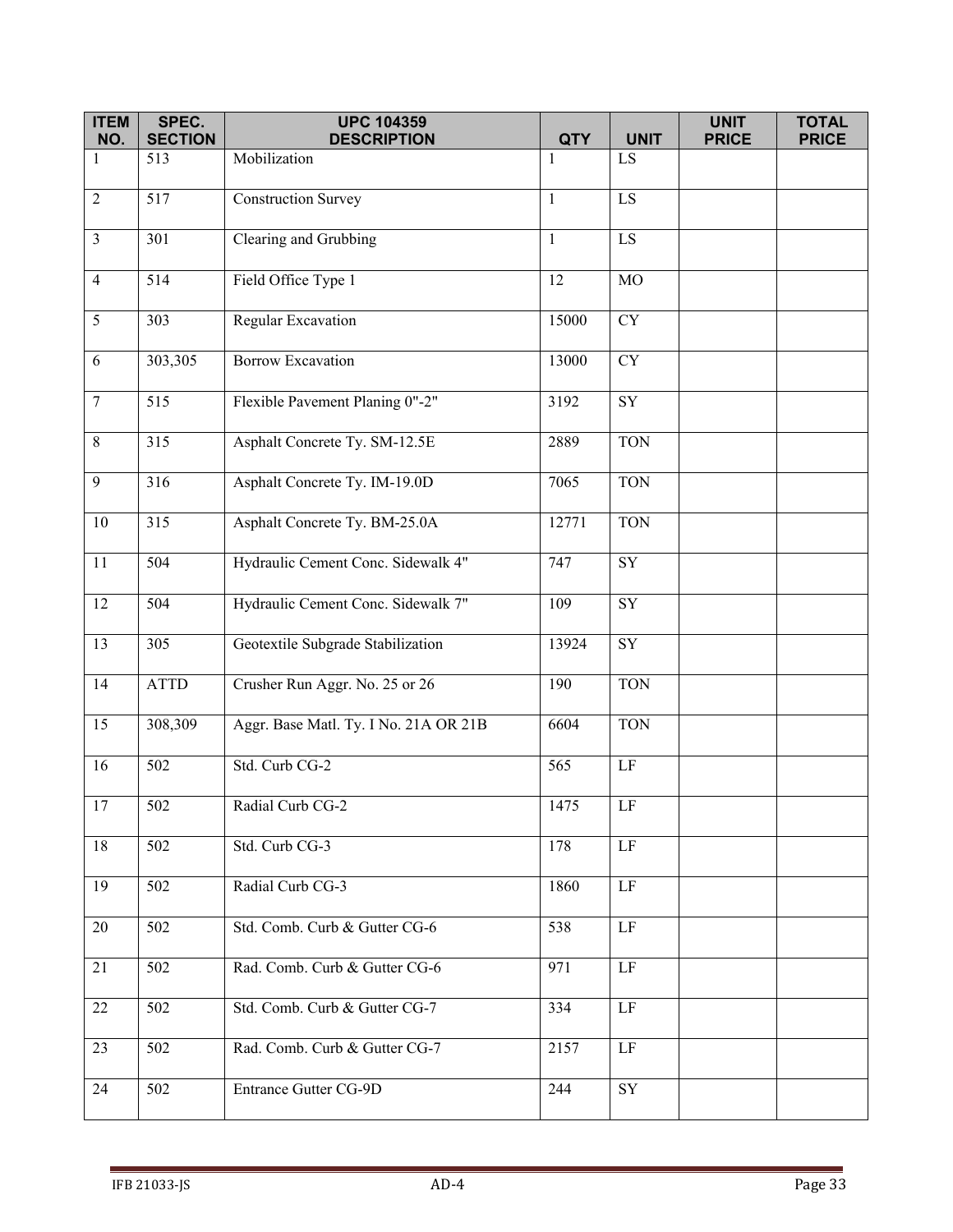| <b>ITEM</b>     | SPEC.                 | <b>UPC 104359</b>                                      |                  |                            | <b>UNIT</b>  | <b>TOTAL</b> |
|-----------------|-----------------------|--------------------------------------------------------|------------------|----------------------------|--------------|--------------|
| NO.<br>25       | <b>SECTION</b><br>504 | <b>DESCRIPTION</b><br>CG-12 Detectable Warning Surface | <b>QTY</b><br>30 | <b>UNIT</b><br>SY          | <b>PRICE</b> | <b>PRICE</b> |
|                 |                       |                                                        |                  |                            |              |              |
| $\overline{26}$ | $\overline{502}$      | Median Strip MS-1                                      | 174              | $\overline{SY}$            |              |              |
| 27              | 502                   | Sign Island SI-2                                       | 108              | ${\rm SY}$                 |              |              |
| 28              | 302                   | 15" Conc. Pipe                                         | 1313             | $\rm LF$                   |              |              |
| $\overline{29}$ | 302                   | 18" Conc. Pipe                                         | 812              | LF                         |              |              |
| 30              | 302                   | 24" Conc. Pipe                                         | 515              | $\rm LF$                   |              |              |
| 31              | $\overline{3}02$      | 30" Conc. Pipe                                         | 336              | $\rm LF$                   |              |              |
| $\overline{32}$ | $\overline{302}$      | 36" Conc. Pipe                                         | 60               | $\overline{LF}$            |              |              |
| 33              | 302                   | 18" End Section ES-1                                   | $\overline{3}$   | $\mathop{\rm EA}\nolimits$ |              |              |
| 34              | 302                   | 30" End Section ES-1                                   | $\mathbf{1}$     | EA                         |              |              |
| $\overline{35}$ | 302                   | 36" End Section ES-1                                   | 2                | EA                         |              |              |
| 36              | 302                   | Drop Inlet DI-2B, L=4'                                 | $\overline{3}$   | $\mathop{\rm EA}\nolimits$ |              |              |
| 37              | 302                   | Drop Inlet DI-3A, L=2.5'                               | $\overline{3}$   | EA                         |              |              |
| $\overline{38}$ | 302                   | Drop Inlet DI-3B, L=4'                                 | 10               | EA                         |              |              |
| 39              | 302                   | Drop Inlet DI-3B, L=6'                                 | $\overline{2}$   | $\rm EA$                   |              |              |
| 40              | 302                   | Drop Inlet DI-3B, L=8'                                 | $\mathbf{1}$     | $\rm EA$                   |              |              |
| 41              | 302                   | Drop Inlet DI-3C, L=6'                                 | $\mathbf{1}$     | EA                         |              |              |
| 42              | 302                   | Drop Inlet DI-3C, L=8'                                 | $\mathbf{1}$     | $\mathop{\rm EA}\nolimits$ |              |              |
| 43              | 302                   | Drop Inlet DI-3C, L=12'                                | $\overline{2}$   | EA                         |              |              |
| 44              | 302                   | Manhole, MH-1 or 2                                     | 33               | $\overline{LF}$            |              |              |
| 45              | 302                   | Frame & Cover, MH-1                                    | $\overline{9}$   | $\rm EA$                   |              |              |
| 46              | 302                   | DI-Precast Top (T-DI-3A)                               | $\overline{2}$   | $\mathop{\rm EA}\nolimits$ |              |              |
| 47              | 414                   | Erosion Control Stone EC-1, CL 1                       | 44               | <b>TON</b>                 |              |              |
| 48              | 414                   | Erosion Control Stone EC-1, CL A1                      | $\overline{4}$   | <b>TON</b>                 |              |              |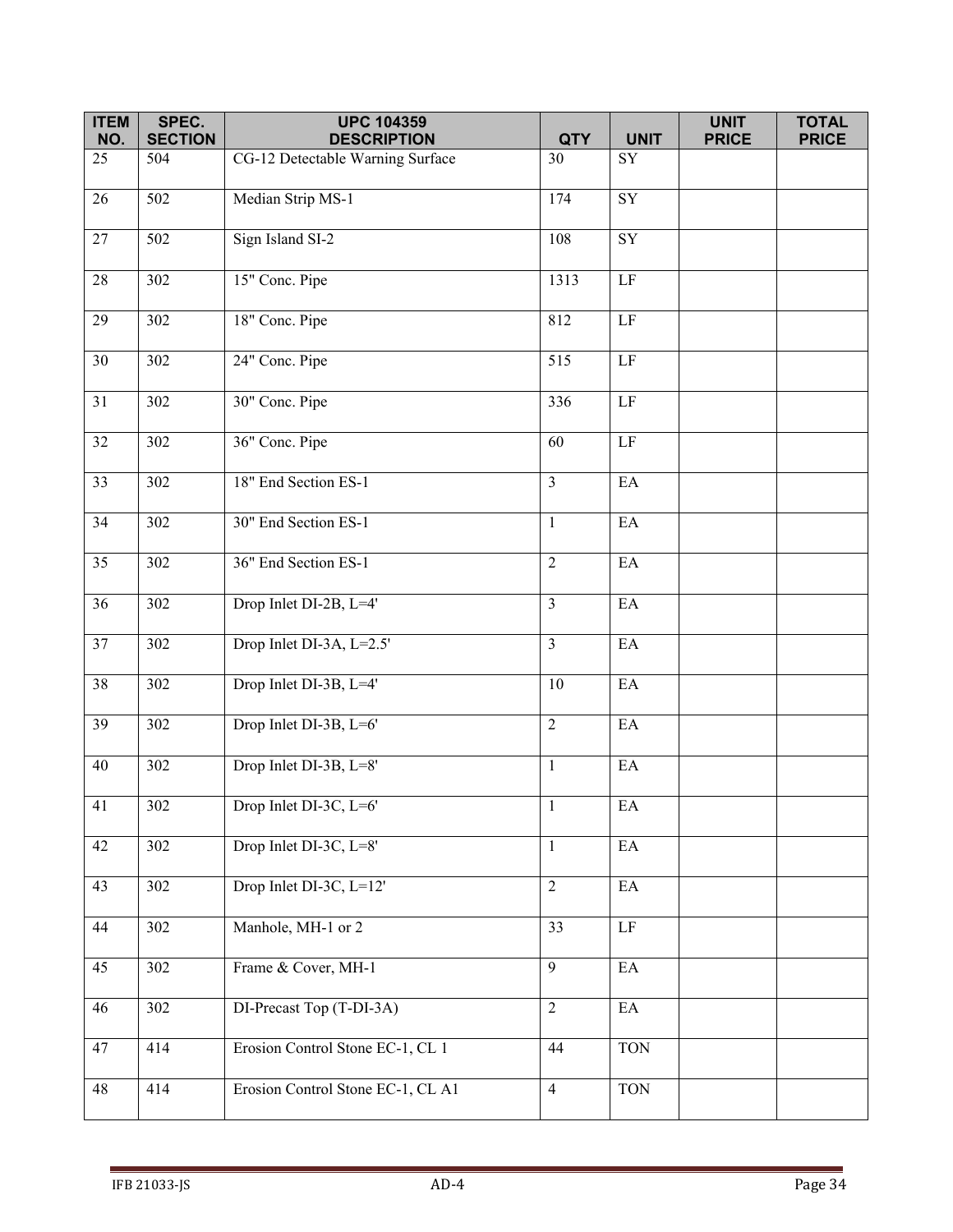| <b>ITEM</b> | SPEC.                 | <b>UPC 104359</b>                                 |                  |                            | <b>UNIT</b>  | <b>TOTAL</b> |
|-------------|-----------------------|---------------------------------------------------|------------------|----------------------------|--------------|--------------|
| NO.<br>49   | <b>SECTION</b><br>510 | <b>DESCRIPTION</b><br>Modify Existing Structure   | <b>QTY</b><br>5  | <b>UNIT</b><br>EA          | <b>PRICE</b> | <b>PRICE</b> |
|             |                       |                                                   |                  |                            |              |              |
| 50          | 302                   | Storm Water Man. Drain Structure, SWM-1           | 6                | $\rm LF$                   |              |              |
| 51          | <b>PLAN</b>           | <b>Aquatic Bench Planting</b>                     | $\mathbf{1}$     | $\mathbf{L}\mathbf{S}$     |              |              |
| 52          | 704                   | Type B Class I Pvmt Line Mrkg 4"                  | 6845             | $\rm LF$                   |              |              |
| 53          | 704                   | Type B Class I Pvmt Line Mrkg 6"                  | 9766             | $\rm LF$                   |              |              |
| 54          | 704                   | Type B Class I Pvmt Line Mrkg 24"                 | 1010             | $\rm LF$                   |              |              |
| 55          | 704                   | Pvmt Symb Mrkg Sgl Turn Arrow Ty B Cl I           | 27               | EA                         |              |              |
| 56          | 704                   | Pvmt Symb Mrkg Lane Reduction Arrow Ty B<br>ClI   | 2                | EA                         |              |              |
| 57          | 704                   | Pvmt Symb Mrkg Yield 1" x 1.5" Ty B Cl I          | 9                | EA                         |              |              |
| 58          | 701                   | Sign Panel                                        | 84               | $\rm{SF}$                  |              |              |
| 59          | 700                   | Sign Post STP-1, 2-1/2", 12 Gage                  | 297              | $\rm LF$                   |              |              |
| 60          | 700                   | Conc. Sign Foundation STP-1, Type A               | 27               | EA                         |              |              |
| 61          | 510                   | Relocate Exist. I Post Ground Mount Sign<br>Panel | 16               | $\mathop{\rm EA}\nolimits$ |              |              |
| 62          | 303                   | Temp. Silt Fence Type A                           | 4180             | $\rm LF$                   |              |              |
| 63          | 303                   | Inlet Protection, Type B                          | 26               | EA                         |              |              |
| 64          | 303                   | Check Dam. Rock Ty. II                            | 29               | $\rm EA$                   |              |              |
| 65          | 303                   | <b>Culvert Inlet Protection</b>                   | $5\overline{)}$  | $\mathop{\rm EA}\nolimits$ |              |              |
| 66          | 602                   | Topsoil Class A 2"                                | 450              | CY                         |              |              |
| 67          | 602                   | Topsoil Class B 2"                                | 450              | <b>CY</b>                  |              |              |
| 68          | 603                   | Regular Seed                                      | 840              | $\rm LB$                   |              |              |
| 69          | 603                   | Overseeding                                       | 120              | $\rm LB$                   |              |              |
| $70\,$      | 603                   | <b>Temporary Seed</b>                             | $\overline{120}$ | $\rm LB$                   |              |              |
| 71          | 603                   | Fertilizer                                        | 1250             | $\rm LB$                   |              |              |
| 72          | 603                   | Lime                                              | 14               | <b>TON</b>                 |              |              |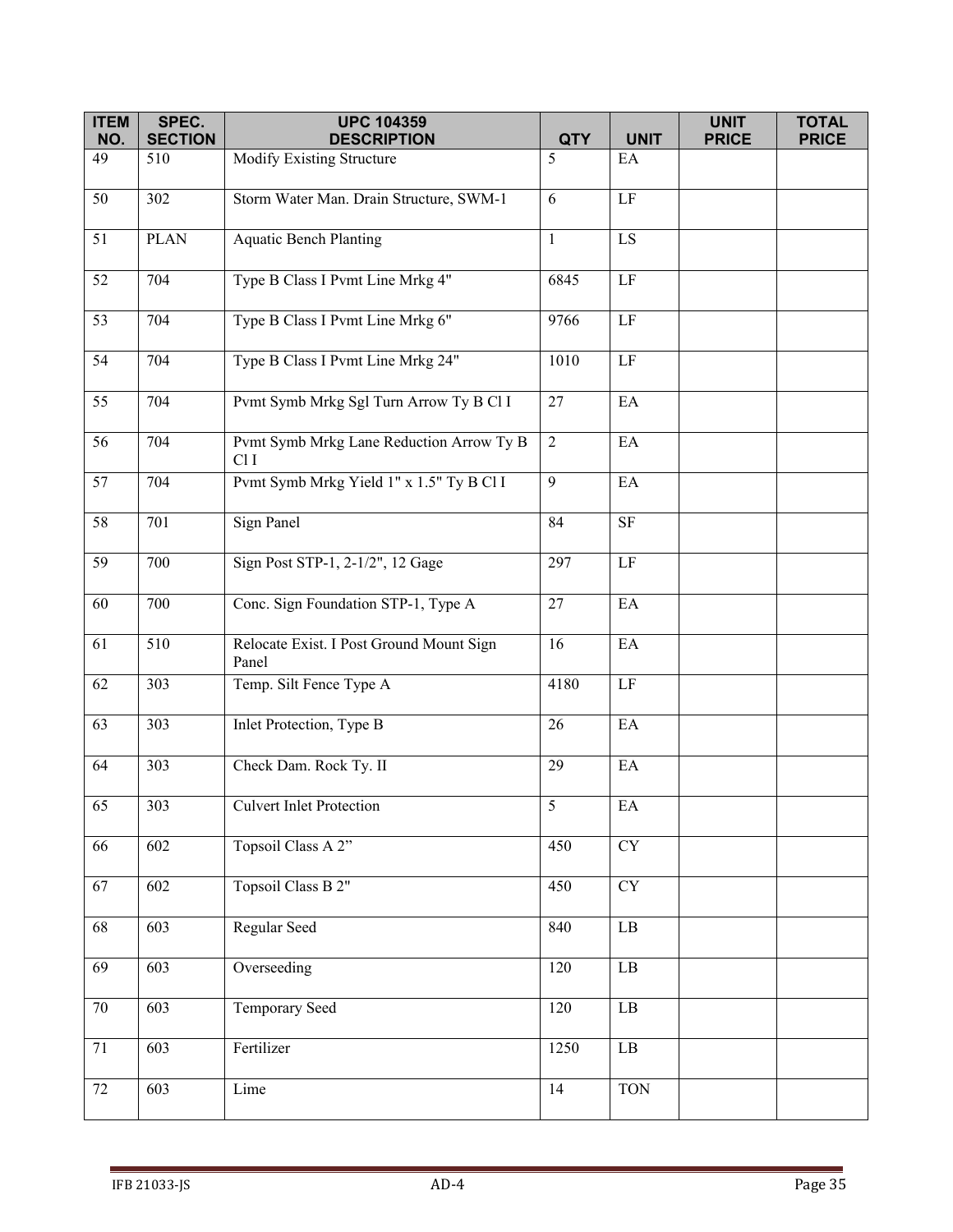| <b>ITEM</b>     | SPEC.                 | <b>UPC 104359</b>                                       |                |                            | <b>UNIT</b>  | <b>TOTAL</b> |
|-----------------|-----------------------|---------------------------------------------------------|----------------|----------------------------|--------------|--------------|
| NO.             | <b>SECTION</b>        | <b>DESCRIPTION</b>                                      | <b>QTY</b>     | <b>UNIT</b>                | <b>PRICE</b> | <b>PRICE</b> |
| 73              | 508                   | Demo of Pavement Flexible                               | 3600           | SY                         |              |              |
| 74              | $\overline{510}$      | Remove/Relocate Exist. Mailbox                          | 6              | $E$ A                      |              |              |
| 75              | 510                   | Remove Exist. Pipe                                      | 1367           | $\rm LF$                   |              |              |
| 76              | 510                   | Remove Exist. Drainage Structure                        | 12             | EA                         |              |              |
| 77              | 509                   | Flowable Backfill                                       | $\overline{3}$ | <b>CY</b>                  |              |              |
| 78              | 516                   | Closing Well                                            | $\overline{2}$ | EA                         |              |              |
| 79              | 700                   | 4 Conductor Cable                                       | 2820           | $\rm LF$                   |              |              |
| $\overline{80}$ | 700                   | 6 Conductor Cable                                       | 11109          | LF                         |              |              |
| 81              | 808                   | Fiber Optic Cable 144 Strand                            | 2388           | $\rm LF$                   |              |              |
| 82              | 808                   | Fiber Optic Drop Cable 12 Strand                        | 198            | $\rm LF$                   |              |              |
| 83              | 808                   | Underground Splice Enclosure                            | $\mathbf{1}$   | EA                         |              |              |
| 84              | 809                   | Managed Field Ethernet Switch 100 MBPS                  | $\mathbf{1}$   | EA                         |              |              |
| 85              | 809                   | Distribution SFP Module 100 MBPS, LC, and<br>Short Haul | $\overline{2}$ | EA                         |              |              |
| 86              | 700                   | 2" PVC Conduit (SCH. 40)                                | 2131           | $\rm LF$                   |              |              |
| 87              | 700                   | 2" HDPE Conduit (SCH. 80)                               | 855            | $\rm LF$                   |              |              |
| $88\,$          | 700                   | Trench Excavation ECI-1                                 | 2131           | $\rm LF$                   |              |              |
| 89              | 700                   | Bored Conduit 2"                                        | 855            | LF                         |              |              |
| 90              | 700                   | Junction Box JB-S1                                      | 29             | EA                         |              |              |
| 91              | 700                   | Junction Box JB-S2                                      | 8              | EA                         |              |              |
| 92              | 700                   | Junction Box JB-S3                                      | $\mathbf{1}$   | EA                         |              |              |
| 93              | 700                   | Electrical Service SE-9 Type B                          | $\mathbf{1}$   | $\mathop{\rm EA}\nolimits$ |              |              |
| 94              | 705                   | Control Center CCW-1 Type B                             | $\mathbf{1}$   | EA                         |              |              |
| $\overline{95}$ | <b>ATTD</b>           | <b>Lighting Controller Gateway</b>                      | $\mathbf{1}$   | $\mathop{\rm EA}\nolimits$ |              |              |
| 96              | $\operatorname{ATTD}$ | <b>Lighting Controller Node</b>                         | 29             | $\rm EA$                   |              |              |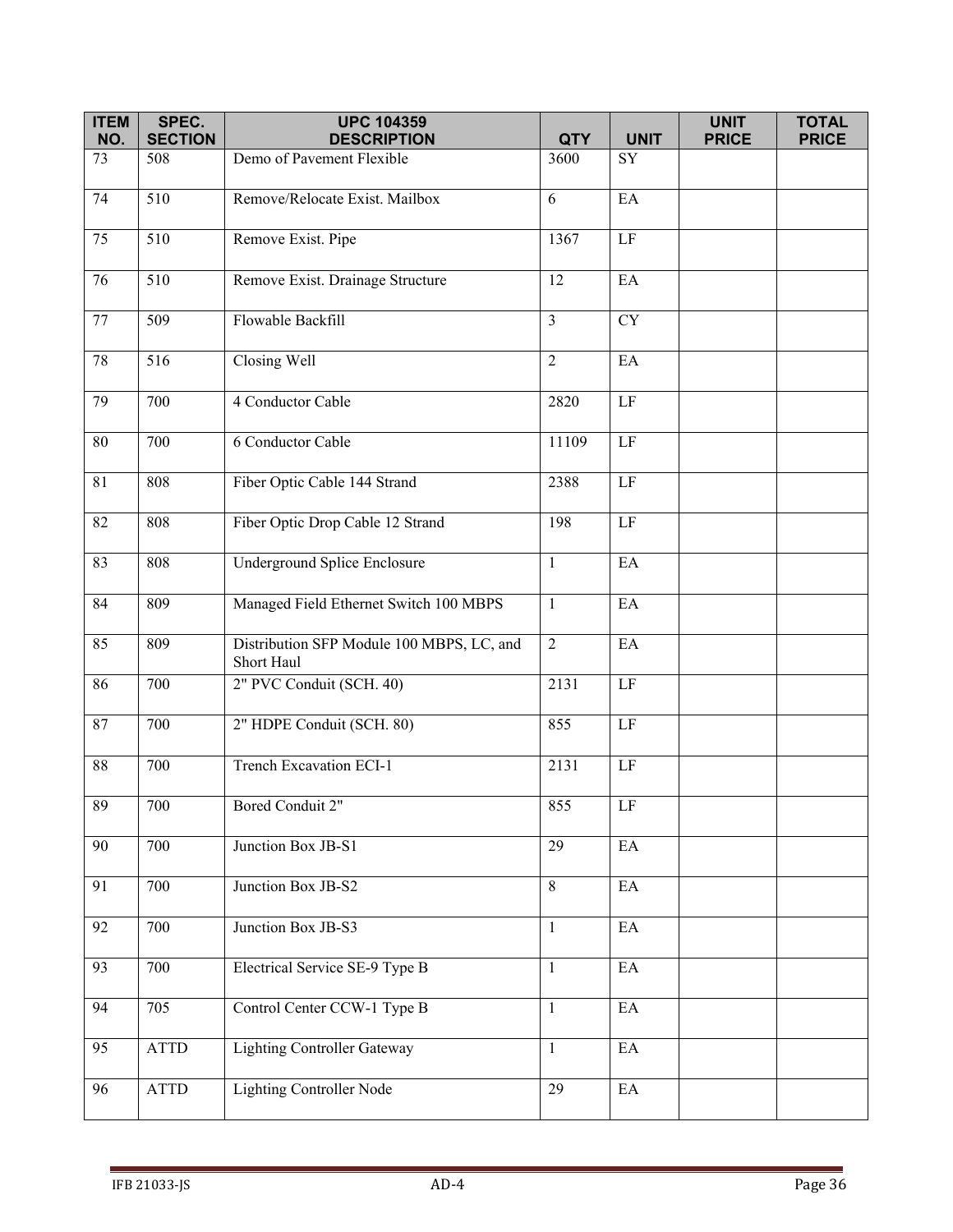| <b>ITEM</b> | SPEC.          | <b>UPC 104359</b>                                                    |                |             | <b>UNIT</b>  | <b>TOTAL</b> |
|-------------|----------------|----------------------------------------------------------------------|----------------|-------------|--------------|--------------|
| NO.         | <b>SECTION</b> | <b>DESCRIPTION</b>                                                   | <b>QTY</b>     | <b>UNIT</b> | <b>PRICE</b> | <b>PRICE</b> |
| 97          | ATTD           | Roadway Luminaire (35FT MH, Dual 12FT<br>Arms, 244W)                 | 7              | EA          |              |              |
| 98          | <b>ATTD</b>    | Roadway Luminaire (35FT MH, 12FT Arms,<br>244W)                      | 10             | EA          |              |              |
| 99          | <b>ATTD</b>    | Roadway Luminaire (35FT MH, 8FT Arms,<br>244W)                       | 5              | EA          |              |              |
| 100         | <b>ATTD</b>    | City Standard Traffic Signal Cabinet                                 | $\mathbf{1}$   | EA          |              |              |
| 101         | <b>ATTD</b>    | City Standard Traffic Signal Controller                              | $\mathbf{1}$   | EA          |              |              |
| 102         | 700            | Concrete Foundation (CF-3)                                           | $\mathbf{1}$   | EA          |              |              |
| 103         | 703            | Uninterruptible Power Supply Cabinet<br>(Detached)                   | $\mathbf{1}$   | EA          |              |              |
| 104         | <b>ATTD</b>    | Traffic UPS System with Natural Gas<br>Generator Backup              | $\mathbf{1}$   | EA          |              |              |
| 105         | 700            | Pedestal Pole (PF-2 10')                                             | $\overline{2}$ | EA          |              |              |
| 106         | 700            | Pedestal Pole (PF-2 6')                                              | $\mathbf{1}$   | EA          |              |              |
| 107         | 700            | Concrete Foundation (PF-2)                                           | $\overline{3}$ | EA          |              |              |
| 108         | 700            | Signal Pole (MP-3, Type A)                                           | $\mathbf{1}$   | EA          |              |              |
| 109         | 700            | Signal Pole (MP-3, Type B1)                                          | $\overline{2}$ | EA          |              |              |
| 110         | 700            | Signal Pole (MP-3, Type E1)                                          | $\mathbf{1}$   | EA          |              |              |
| 111         | 700            | Mast Arm (45')                                                       | $\mathbf{1}$   | EA          |              |              |
| 112         | 700            | Mast Arm (50')                                                       | $\mathbf{1}$   | EA          |              |              |
| 113         | 700            | Mast Arm $(65)$                                                      | $\mathbf{1}$   | EA          |              |              |
| 114         | 700            | Mast Arm (70')                                                       | $\mathbf{1}$   | EA          |              |              |
| 115         | 700            | Concrete Foundation (PF-8, no wing walls)                            | $\overline{4}$ | EA          |              |              |
| 116         | 703            | Traffic Signal Head Section, (LED 12",<br>Retroreflective Backplate) | 54             | EA          |              |              |
| 117         | 703            | Pedestrian Signal Head (SP-8)                                        | 6              | EA          |              |              |
| 118         | 703            | Hanger Assembly (SM-3 One-Way)                                       | 18             | EA          |              |              |
| 119         | 703            | Hanger Assembly (SMB-3 One-Way)                                      | 6              | $\rm EA$    |              |              |
| 120         | 701            | Sign Panel                                                           | 13             | $\rm SF$    |              |              |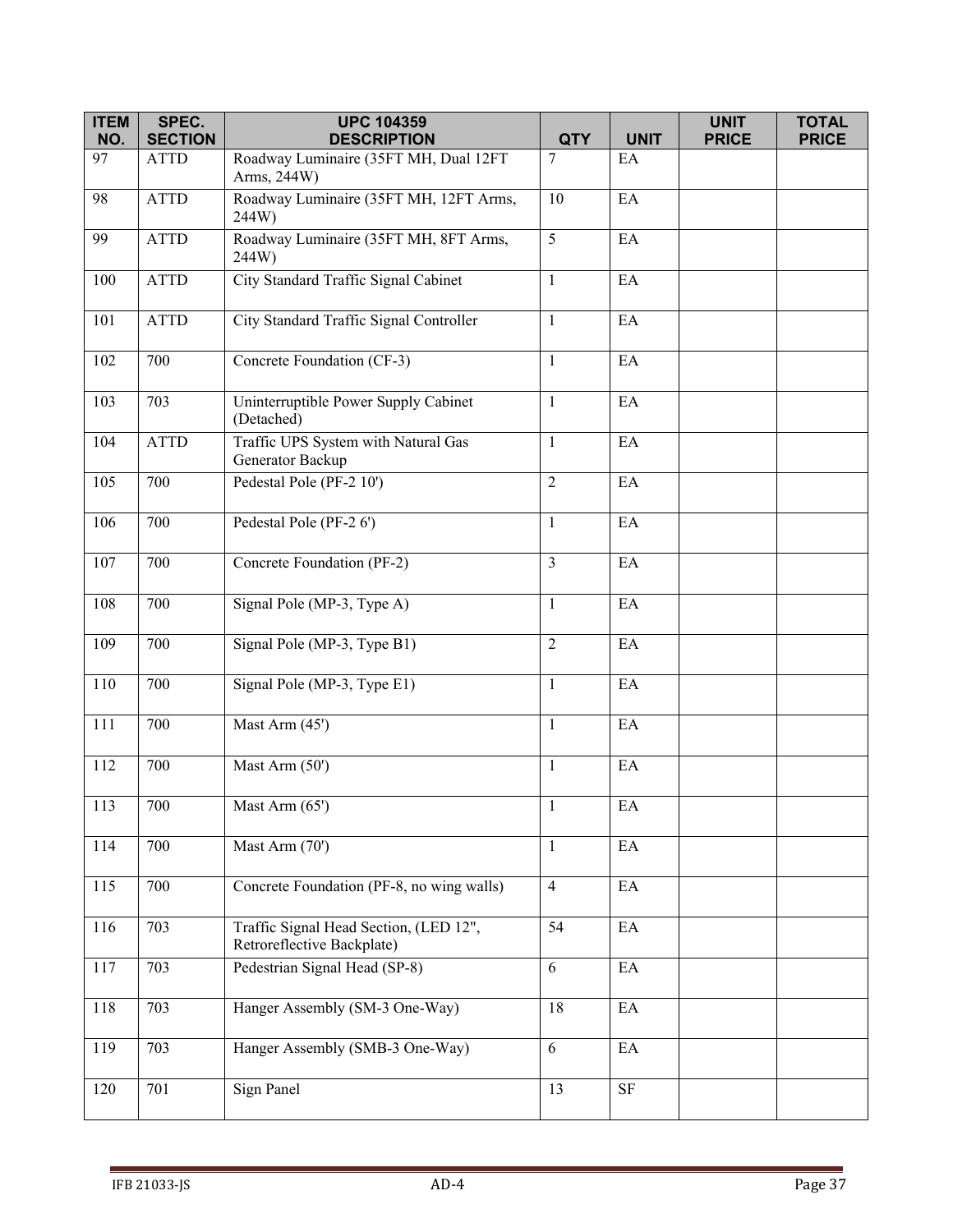| <b>ITEM</b><br>NO. | SPEC.<br><b>SECTION</b> | <b>UPC 104359</b><br><b>DESCRIPTION</b>                         | <b>QTY</b>     | <b>UNIT</b>                | <b>UNIT</b><br><b>PRICE</b> | <b>TOTAL</b><br><b>PRICE</b> |
|--------------------|-------------------------|-----------------------------------------------------------------|----------------|----------------------------|-----------------------------|------------------------------|
| 121                | 703                     | Pedestrian Actuation (PA-2)                                     | 5              | EA                         |                             |                              |
|                    |                         |                                                                 |                |                            |                             |                              |
| 122                | 703                     | Pedestrian Actuation (PA-4)                                     | $\mathbf{1}$   | EA                         |                             |                              |
| 123                | 700                     | Electrical Service (SE-5)                                       | $\mathbf{1}$   | EA                         |                             |                              |
| 124                | 700                     | Electrical Service Grounding Electrode (10-<br>foot)            | $\mathbf{1}$   | EA                         |                             |                              |
| 125                | 700                     | Junction Box (JB-S1)                                            | $\mathfrak{Z}$ | $\mathop{\rm EA}\nolimits$ |                             |                              |
| 126                | 700                     | Junction Box (JB-S2)                                            | $\overline{4}$ | EA                         |                             |                              |
| 127                | 700                     | Junction Box (JB-S3)                                            | $\mathbf{1}$   | EA                         |                             |                              |
| 128                | 700                     | Conduit (2" GRS)                                                | 20             | LF                         |                             |                              |
| 129                | 700                     | Conduit (2" PVC)                                                | 50             | $\rm LF$                   |                             |                              |
| 130                | 700                     | Conduit (3" PVC)                                                | 135            | $\rm LF$                   |                             |                              |
| 131                | 700                     | Bored Conduit (3" HDPE)                                         | 880            | LF                         |                             |                              |
| 132                | 700                     | Conduit (4" PVC)                                                | 20             | LF                         |                             |                              |
| 133                | 700                     | Bored Conduit (4" HDPE)                                         | 280            | $\rm LF$                   |                             |                              |
| 134                | 700                     | Conductor Cable, 1C/6 AWG                                       | 400            | LF                         |                             |                              |
| 135                | 700                     | Conductor Cable, 2C/14 AWG                                      | 1300           | $\rm LF$                   |                             |                              |
| 136                | 700                     | Conductor Cable, 5C/14 AWG                                      | 3600           | $\rm LF$                   |                             |                              |
| 137                | 700                     | Conductor Cable, 7C/14 AWG                                      | 1500           | LF                         |                             |                              |
| 138                | 700                     | Conductor Cable, 3C/12 AWG                                      | 1100           | $\rm LF$                   |                             |                              |
| 139                | 703                     | <b>Emergency Vehicle Preemption Detection</b><br>System (4 Way) | $\mathbf{1}$   | EA                         |                             |                              |
| 140                | 703                     | <b>Emergency Vehicle Preemption Detector Cable</b>              | 1200           | LF                         |                             |                              |
| 141                | <b>ATTD</b>             | Wifi Detector                                                   | $\mathbf{1}$   | EA                         |                             |                              |
| 142                | <b>ATTD</b>             | Video Detection System                                          | $\mathbf{1}$   | EA                         |                             |                              |
| 143                | ATTD                    | Video Detection Cable                                           | 1850           | $\rm LF$                   |                             |                              |
| 144                | ATTD                    | Pan/Tilt/Zoom Camera and Equipment                              | $\mathbf{1}$   | $\rm EA$                   |                             |                              |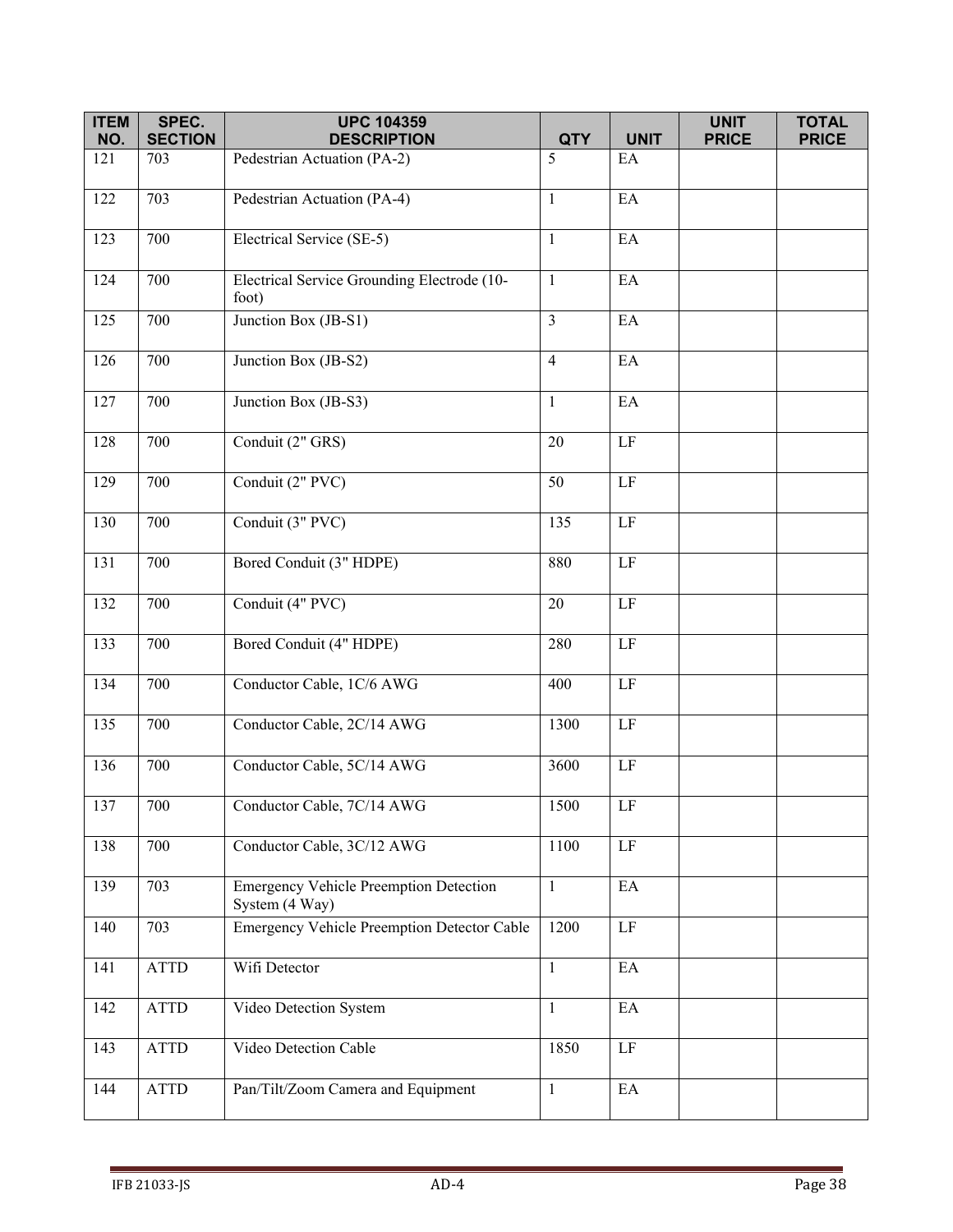| <b>ITEM</b> | SPEC.            | <b>UPC 104359</b>                                                                                        |                |                            | <b>UNIT</b>  | <b>TOTAL</b> |
|-------------|------------------|----------------------------------------------------------------------------------------------------------|----------------|----------------------------|--------------|--------------|
| NO.         | <b>SECTION</b>   | <b>DESCRIPTION</b>                                                                                       | <b>QTY</b>     | <b>UNIT</b>                | <b>PRICE</b> | <b>PRICE</b> |
| 145         | <b>ATTD</b>      | Pan/Tilt/Zoom Cable                                                                                      | 100            | $\rm LF$                   |              |              |
| 146         | <b>ATTD</b>      | LED Internally Illuminated Street Name Sign<br>(96", Mast Arm Mounted, Single Face, Single<br>Text Line) | $\overline{2}$ | EA                         |              |              |
| 147         | <b>ATTD</b>      | LED Internally Illuminated Street Name Sign<br>(96", Mast Arm Mounted, Single Face, Double<br>Text Line) | $\overline{2}$ | EA                         |              |              |
| 148         | 700              | Trench Excavation (ECI-1)                                                                                | 150            | $\rm LF$                   |              |              |
| 149         | <b>ATTD</b>      | Remove Existing Signal Equipment                                                                         | 1              | LS                         |              |              |
| 150         | 511              | <b>Allaying Dust</b>                                                                                     | 200            | HR                         |              |              |
| 151         | 512              | Group 2 Channelizing Devices                                                                             | 26040          | <b>DAY</b>                 |              |              |
| 152         | 512              | Type III 3 Barricade 8'                                                                                  | $\tau$         | EA                         |              |              |
| 153         | 512              | Traffic Barrier Ser. Conc. MB-7D PC                                                                      | 3399           | $\rm LF$                   |              |              |
| 154         | 512              | Electronic Arrow Board                                                                                   | 1800           | HR                         |              |              |
| 155         | 512              | <b>Truck Mounted Attenuator</b>                                                                          | 1800           | <b>HR</b>                  |              |              |
| 156         | 512              | Impact Atten. Ser. Ty. 1 TL-3, >=40 MPH                                                                  | 12             | EA                         |              |              |
| 157         | 512              | Port. Changeable Mess. Sign                                                                              | 2688           | <b>HR</b>                  |              |              |
| 158         | 512              | Flagger Service                                                                                          | 80             | <b>HR</b>                  |              |              |
| 159         | <b>ATTD</b>      | <b>Uniformed Flaggers</b>                                                                                | 96             | <b>HR</b>                  |              |              |
| 160         | 512              | Eradication of Exist. Linear Pvmt Marking                                                                | 10000          | $\rm LF$                   |              |              |
| 161         | 512              | Type D Class II Temp Pvmt Mrkg 4"                                                                        | 26000          | $\rm LF$                   |              |              |
| 162         | 512              | Type D Class II Temp Pvmt Mrkg 6"                                                                        | 13000          | $\rm LF$                   |              |              |
| 163         | 512              | Type D Class II Temp Pvmt Mrkg 24"                                                                       | 530            | $\rm LF$                   |              |              |
| 164         | 512              | Sign Wood Post 4" x 4"                                                                                   | 40             | $\rm LF$                   |              |              |
| 165         | 512              | Temporary (Construction) Sign                                                                            | 64             | <b>SF</b>                  |              |              |
| 166         | 512              | Temp. Pvmt Symbol Mrkg (Single Turn<br>Arrow), Ty. A                                                     | $\,8\,$        | $\rm EA$                   |              |              |
| 167         | $\overline{5}12$ | Temporary Traffic Control Signal (Manning<br>Bridge Road)                                                | $\mathbf{1}$   | LS                         |              |              |
| 168         | 520              | Fire Hydrant                                                                                             | $\mathbf{1}$   | $\mathop{\rm EA}\nolimits$ |              |              |